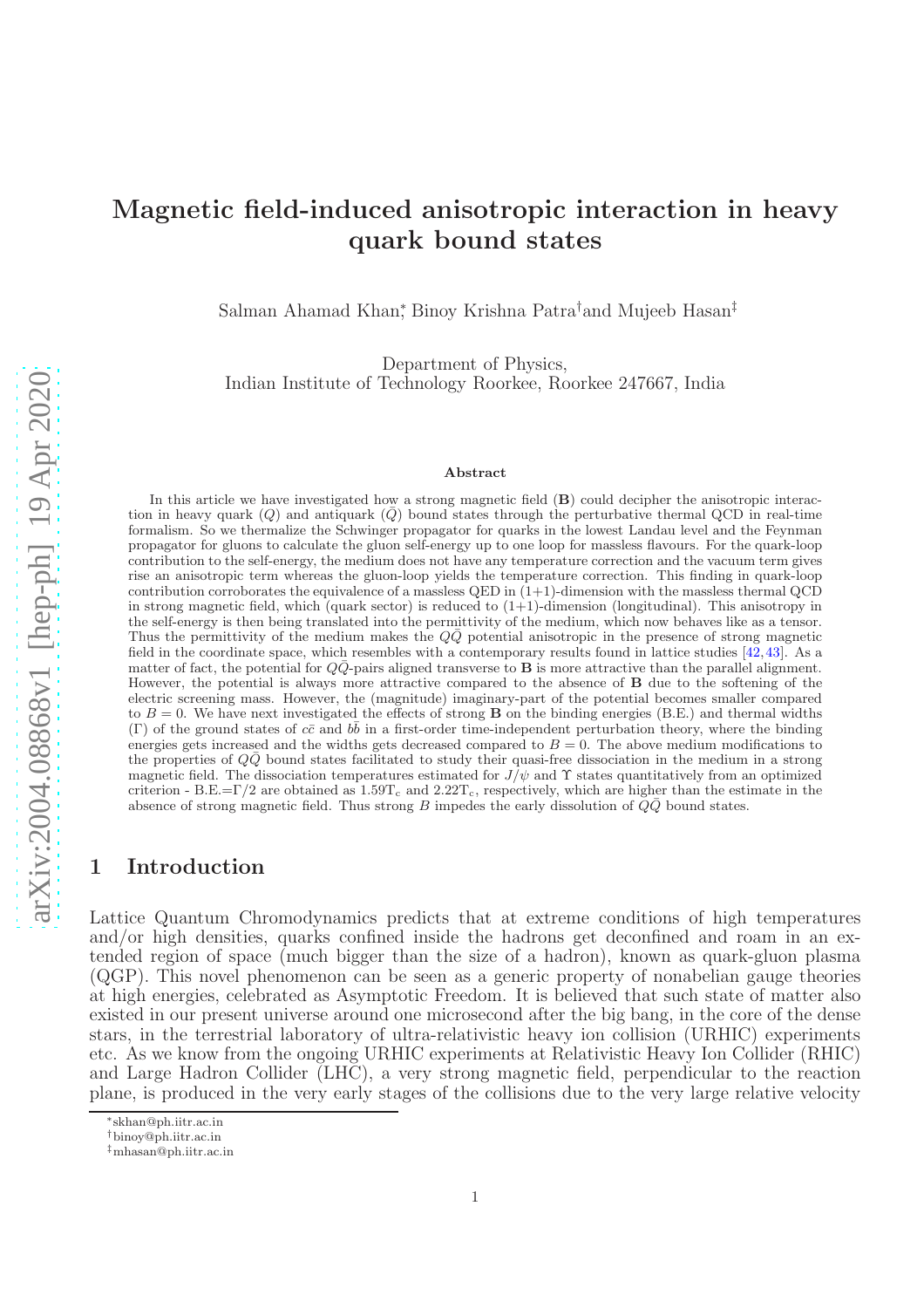of spectator quarks in non-central events [\[1,](#page-23-0) [2\]](#page-23-1), ranging from  $m_{\pi}^2$  (10<sup>18</sup> Gauss) at RHIC [\[3\]](#page-23-2) to  $15m_{\pi}^2$  at LHC [\[4\]](#page-23-3). Initially, it was believed that the magnetic field decays very fast just after it is produced, but the life time of the magnetic field is elongated if the medium have finite value of the electrical conductivity. So physicists have realized that in the presence of the background magnetic field various physical quantities associated with QGP will also get modified. In the recent years various research activities are going on in which the effects of the background magnetic field on the various properties of QGP have been incorporated, which in turn lead to many novel phenomena related to QCD, *viz.* (inverse) magnetic catalysis  $[5-7]$  $[5-7]$ , chiral magnetic effect  $[3, 8]$  $[3, 8]$ , chiral vortical effect in rotating QGP  $[9,10]$  $[9,10]$ , axial magnetic effect  $[11,12]$  $[11,12]$ , the dilepton production rate [\[13](#page-24-3)[–15\]](#page-24-4), the conformal anomaly and production of soft photons [\[16,](#page-24-5)[17\]](#page-24-6), dispersion relation in the magnetized thermal QED [\[18\]](#page-24-7), refractive indices and decay constants [\[17,](#page-24-6)[19\]](#page-24-8), thermodynamical [\[20,](#page-24-9) [21\]](#page-24-10), magnetic [\[22\]](#page-24-11) and transport properties [\[23,](#page-24-12) [24\]](#page-24-13). Out of many signatures of the QGP, the suppression of the heavy quarkonia is a very promising one.

The heavy quark and antiquark pairs are produced in URHICs on a very short time-scale  $\sim 1/2m_Q$  (m<sub>Q</sub> is the mass of the heavy quark) and the pair develops into the physical resonances (heavy quarkonia) over a formation time and traverses the QGP and subsequently the hot hadronic matter before leaving the interacting system to decay into a dilepton to be detected. So by studying the properties of the heavy quarkonia, we can get some understanding about the medium and *vice versa*. Since the masses of the heavy quarks  $m_Q$  are much larger than the intrinsic QCD scale  $(\Lambda_{QCD})$ , the velocity of the heavy quarks  $(v)$  is very small in the bound states. The  $Q\overline{Q}$  pair could then be treated like a nonrelativistic system, possessing a hierarchy of energy scales:  $m_Q > m_Q > m_q v^2$  and integrating out the successive scales lead to a sequence of lowenergy effective field theories (EFTs), viz. nonrelativistic QCD (NRQCD), potential nonrelativistic  $QCD(pNRQCD)$  etc. For example, pNRQCD (by integrating out the scale  $m_q v$ ) describes the  $Q\bar{Q}$ bound state by a two-point function satisfying the Schrodinger equation through the usual Cornell potential as the matching coefficients in the effective Lagrangian. For the quarkonia in a thermal medium, pNRQCD may be generalized to finite temperature [\[25\]](#page-24-14), but the hierarchy in thermal scales  $(T > qT > q^2T)$  make the analysis complicated. For example, if the binding energies are larger than the temperature, although the  $Q\overline{Q}$  potential does not get modify but quarkonia develop a finite thermal width due to the medium induced singlet-octet transitions [\[25\]](#page-24-14). In the opposite limit (B.E $\langle T \rangle \langle gT \rangle$ , the potential acquires an imaginary component [\[25\]](#page-24-14). However, the hierarchy in scales in EFT is not always evident and one needs lattice techniques to test the approach, where the modification of the quarkonium states can be studied in its spectral function in terms of the Euclidean meson correlation functions [\[26\]](#page-24-15). At finite temperature the construction becomes worst because the temporal-extent is decreasing, thus inadvertently supports the use of potential models at finite temperature to complement the lattice studies.

Thus the similarity in the time scales for the production of strong magnetic field and the formation of heavy quarkonia motivates us to study the effect of the strong magnetic field on  $Q\bar{Q}$ interaction. In the recent years the effect of the magnetic field have been studied on the production of the heavy quarkonia in [\[27,](#page-24-16) [28\]](#page-24-17) and the evolution of  $J/\psi$  and the magnetic conversion of  $\eta_c$  to the  $J/\psi$  in the presence of the strong magnetic field in [\[29,](#page-24-18)[30\]](#page-24-19). Moreover, the static properties of quarkonia [\[31](#page-24-20)[–35\]](#page-24-21) as well as open heavy flavours [\[36–](#page-24-22)[39\]](#page-25-2) were studied in the presence of magnetic field. In the recent years, the properties of  $Q\bar{Q}$  bound states in a thermal QCD medium have been investigated by correcting both the perturbative and nonperturbative part of the  $QQ$  potential through the dielectric function in the real-time formalism [\[40\]](#page-25-3) and later extended to the moving medium [\[41\]](#page-25-4). Two of us have also recently studied the effect of the strong magnetic field on the static properties of  $Q\bar{Q}$  bound states as well as their dissociation in a thermal QCD medium.

There have been lattice results on the heavy-quark potential and screening masses, both of which show novel anisotropic behaviors between transverse and longitudinal directions with respect to the magnetic field direction  $[42-44]$ . The anisotropic behaviours in the heavy quark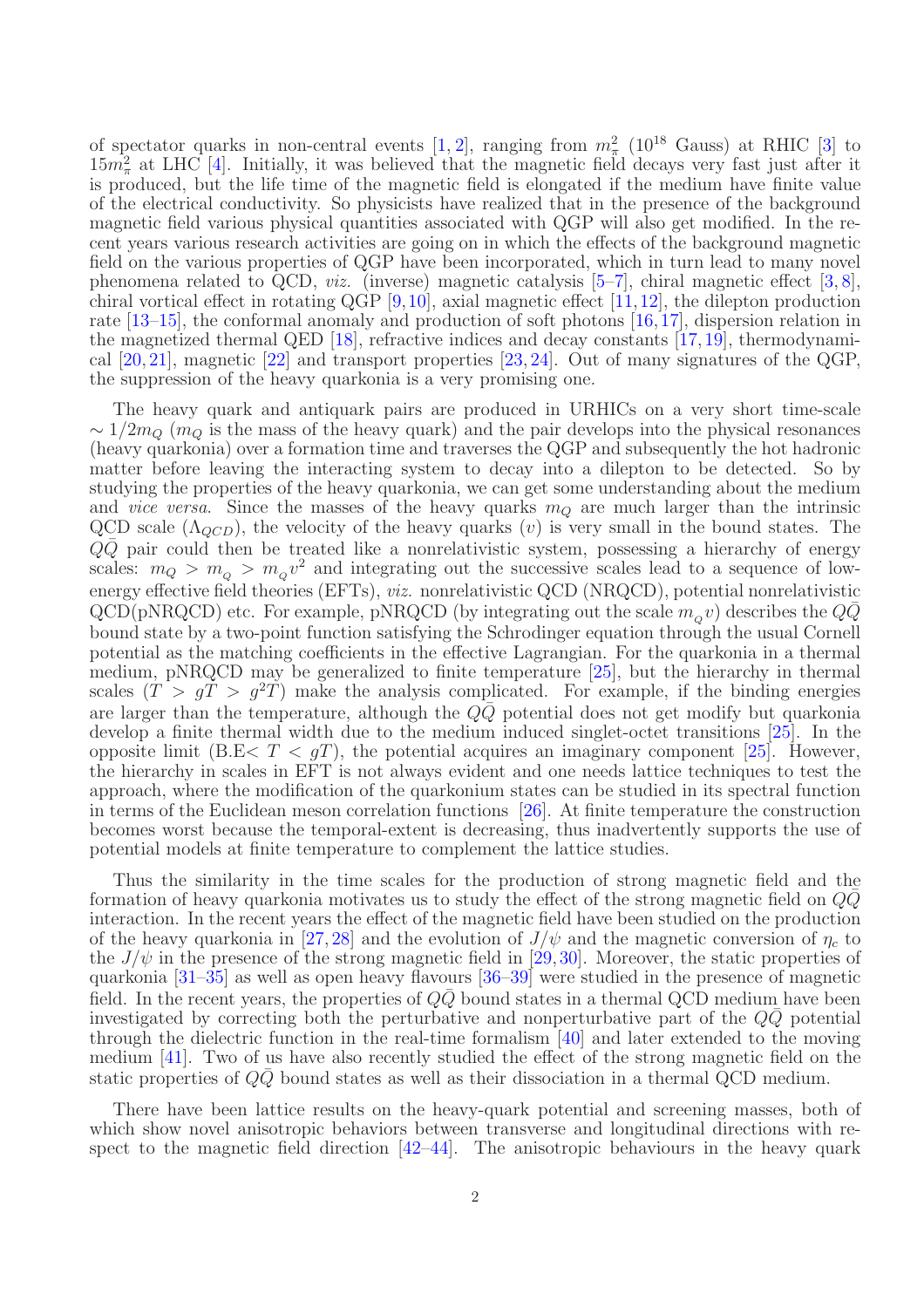potential can be viewed in general as a manifestation of the breaking of rotational invariance in the presence of magnetic field. In nonrelativistic quantum mechanics, assuming the electron possessing the spin, the orientational term in the potential energy arises due to the interaction of spin magnetic moment with the external magnetic field. In relativistic quantum mechanics, the Dirac equation in the nonrelativistic limit manifests the aforesaid orientational term in Pauli-Schrodinger equation. However, in abovementioned potential studies at finite temperature [\[45](#page-25-6)[–47\]](#page-25-7) based on the pertubative thermal QCD, the magnetic field did not reveal any anisotropic nature in  $Q\overline{Q}$  interaction, like in aforesaid lattice studies. Therefore, our aim is to uncover the tensorial (anisotropic) part in  $Q\bar{Q}$  interaction by an an external magnetic potential. In fact, we have found and the potential becomes anisotropic and depends on the relative orientation of the quark pairs with respect to the direction of the magnetic field.

Initially the dissociation process of the heavy quarkonia was understood in terms of color screening. However, the broadening of the widths of the resonances is nowadays considered as the main reason behind the dissociation and arises either due to the inelastic parton scattering process mediated by the spacelike gluons known as Landau damping [\[48\]](#page-25-8) or due to the gluodissociation process in which the color singlet state undergoes into a color octet state by a hard thermal gluon [\[49\]](#page-25-9), photo-gluon dissociation. However, when the temperature of the medium is smaller than the binding energy of the particular resonance the later process become dominant. Thus, due to the broadening in the medium, the quarkonium resonances is dissociated at smaller temperatures with respect to the dissociation due to the color screening alone. We therefore first want to see the effects of strong magnetic field on the screening and Landau damping, which in turn gives the modified binding energies and widths of the resonance states, respectively. In the framework of potential model studies, the aforesaid studies are made possible by deriving the realand imaginary-parts of potential in one-loop thermal QCD in a strong magnetic field.

This paper is organized as follows: In Section 2, we have revisited the heavy quarkonia in isotropic thermal QCD to make a baseline for our work in magnetic field in Section 3. As we know that the strong magnetic field generically causes a momentum anisotropy, so we have calculated the quark contribution to the gluon self-energy in strong  $B$  at subsection 3.1 through a novel diagrammatic approach, by using Schwinger propagator. Thus results of subsection 3.1 facilitates to calculate the real-part of the complex permittivity from the static limit of resummed propagator, thus the real-part of an anisotropic heavy quark potential is obtained in strong magnetic field. Similarly we obtain the imaginary-part of the medium modified potential. In Section 4, we have studied how the properties of the charmonium and bottomonium ground states get affected by the strong magnetic field, which in turn explore the dissociation of the aforesaid states. We conclude in Section 5.

# 2 Heavy Quarkonia in the absence of magnetic field

The inter-quark Cornell potential between Q and  $\overline{Q}$  in vacuum (T = 0), is

$$
V(r;T=0) = -\frac{\alpha}{r} + \sigma r,\tag{1}
$$

where  $\alpha$  and  $\sigma$  are the phenomenological constants, to be fitted to reproduce the ground state spectroscopy of heavy quarks bound states after including the spin-dependent term in the potential. The medium modification to the potential in the momentum space is obtained by the dielectric permittivity,  $\epsilon$  (k) of the medium as

<span id="page-2-0"></span>
$$
\tilde{V}(\mathbf{k}) = \frac{V(\mathbf{k})}{\epsilon(\mathbf{k})},\tag{2}
$$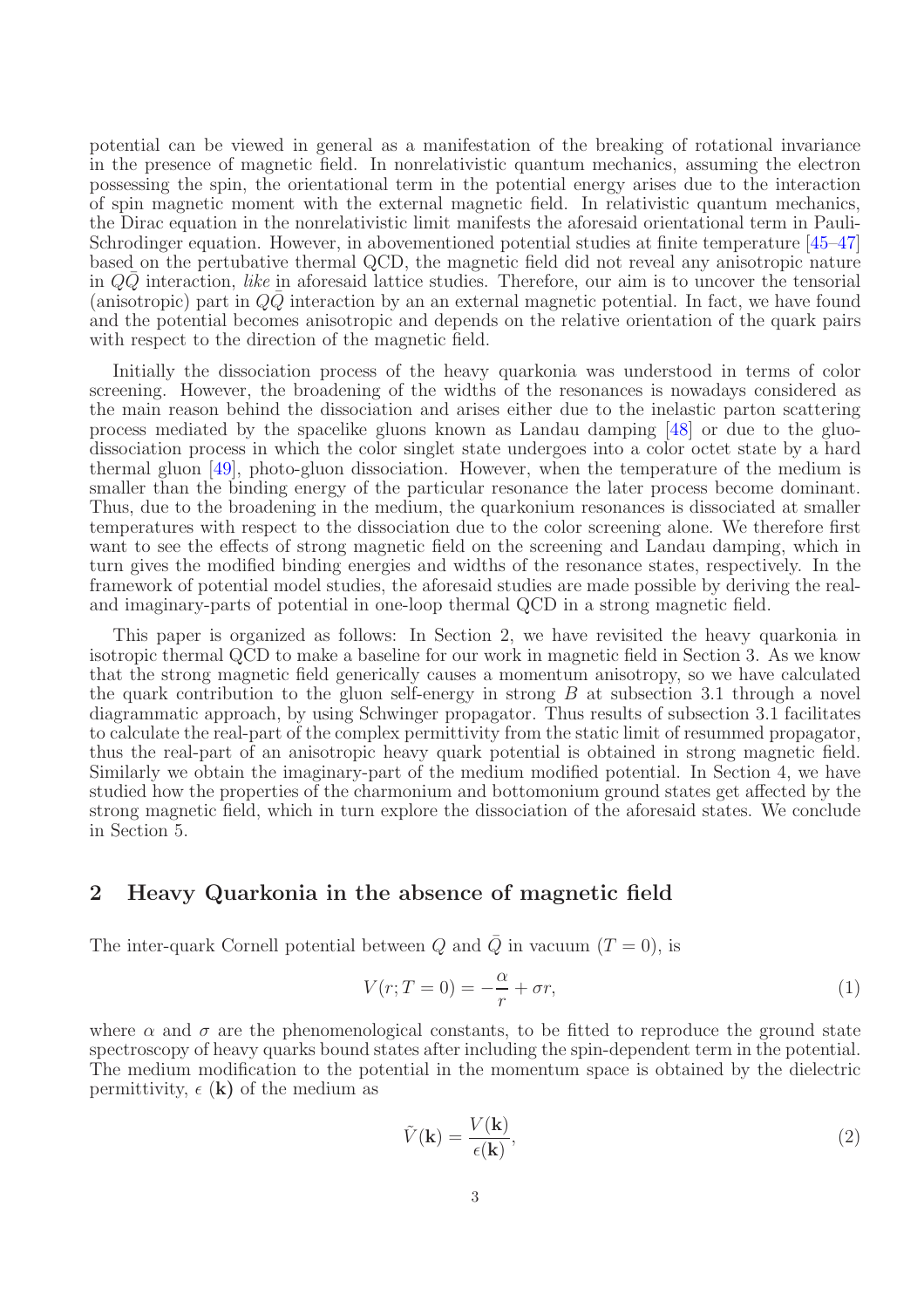where  $\epsilon(\mathbf{k})$  encodes the properties of the deconfined medium.  $V(\mathbf{k})$  is the Fourier transform (FT) of the vacuum potential, where the FT of the linear term needs to regularize properly. Both terms are regulated by multiplying first by a exponentially damping factor and then switching off after the FT is evaluated. Thus the FT of  $V(r; T = 0)$  becomes

$$
V(\mathbf{k}) = -\sqrt{\frac{2}{\pi}} \frac{\alpha}{\mathbf{k}^2} - \frac{4\sigma}{\sqrt{2\pi}\mathbf{k}^4}.
$$
\n(3)

Finally, the medium modification to the potential in the co-ordinate space yields after taking the inverse FT

$$
V(r;T) = \frac{1}{(2\pi)^{3/2}} \int d^3 \mathbf{k} \frac{V(\mathbf{k})}{\epsilon(\mathbf{k};T)} (e^{i\mathbf{k}.\mathbf{r}} - 1), \tag{4}
$$

Let us first revisit the dielectric permittivity,  $\epsilon(\mathbf{k})$  in an isotropic hot QCD medium through the diagrammatic approach in real-time formalism, to make a baseline to compare our work in strong magnetic field.

### 2.1 Dielectric Permittivity in isotropic thermal QCD

In the real-time formalism of thermal field theory, the form of propagator generically develops a matrix structure

$$
D^{0} = \begin{pmatrix} D_{11}^{0} & D_{12}^{0} \\ D_{21}^{0} & D_{22}^{0} \end{pmatrix} , \qquad (5)
$$

whose  $ij$ -elements can be equivalently written in terms of retarded  $(R)$ , advanced  $(A)$  and symmetric (S) propagators in Keldysh representation,

$$
\Delta_R^0 = D_{11}^0 - D_{12}^0 \ , \ \Delta_A^0 = D_{11}^0 - D_{21}^0 \ , \ \Delta_S^0 = D_{11}^0 + D_{22}^0 \ . \tag{6}
$$

Similar representation holds good for the self-energy matrix, so the retarded, advanced and symmetric self-energy can be written from the components of the self-energy matrix  $[\Pi_{ii}]$  can be written as

$$
\Pi_R = \Pi_{11} + \Pi_{12} , \ \Pi_A = \Pi_{11} + \Pi_{21} , \ \Pi_S = \Pi_{11} + \Pi_{22} . \tag{7}
$$

Then the full or resummed retarded (advanced) and symmetric propagators can be obtained by resumming the above respective propagators through the Dyson-Schwinger equation,

<span id="page-3-0"></span>
$$
\Delta_{R,A} = \Delta_{R,A}^0 + \Delta_{R,A}^0 \Pi_{R,A} \Delta_{R,A} , \qquad (8)
$$

$$
\Delta_S = \Delta_S^0 + \Delta_R^0 \Pi_R \Delta_S + \Delta_S^0 \Pi_A \Delta_A + \Delta_R^0 \Pi_S \Delta_A , \qquad (9)
$$

where the symmetric one [\(9\)](#page-3-0) can be further expressed in terms of retarded and advanced ones

$$
\Delta_S(K) = (1 + 2f_B) \operatorname{sgn}(k_0) \left[ \Delta_R(K) - \Delta_A(K) \right] \n+ \Delta_R(K) \left[ \Pi_S(K) - (1 + 2f_B) \operatorname{sgn}(k_0) \left[ \Pi_R(K) - \Pi_A(K) \right] \right] \Delta_A(K) .
$$
\n(10)

However, for our problem on the static potential, only the longitudinal component of the resummed propagators will suffice our purpose, so the above resummed propagators [\(8\)](#page-3-0) and [\(9\)](#page-3-0) will be specifically

$$
\Delta_{R,A}^L = \Delta_{R,A}^{L(0)} + \Delta_{R,A}^{L(0)} \Pi_{R,A}^L \Delta_{R,A}^L,
$$
\n(11)

$$
\Delta_S^L = \Delta_S^{L(0)} + \Delta_R^{L(0)} \Pi_R^L \Delta_{S(0)}^L + \Delta_S^{L(0)} \Pi_A^L \Delta_A^{L(0)} + \Delta_R^{L(0)} \Pi_S^L \Delta_A^{L(0)} , \qquad (12)
$$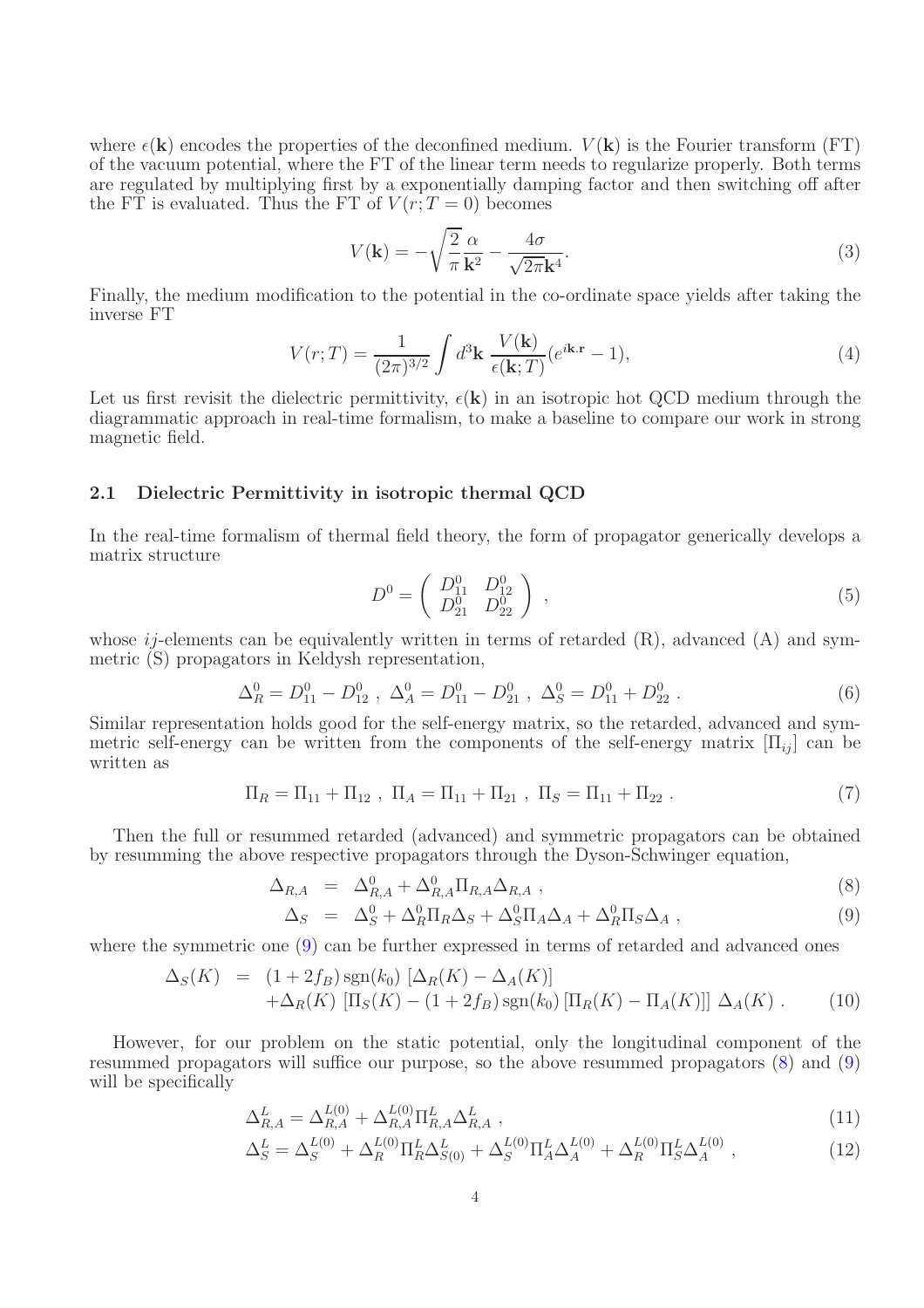which can be written for gluons ( $\Delta = D^{\mu\nu}$ , say) in Breit-Wigner form

<span id="page-4-0"></span>
$$
D_{R,A}^L(K) = \frac{1}{\mathbf{k}^2 - \text{Re}\Pi_R^L(K) \mp i\text{Im}\Pi_R^L(K)},\tag{13}
$$

$$
D_S^L(K) = \frac{2i \, \text{Im}\Pi_R^L(K)(1 + 2n_B(k_0))\text{sgn}(k_0)}{\left[\mathbf{k}^2 - \text{Re}\Pi_R^L(K)\right]^2 + \left[\text{Im}\Pi_R^L(K)\right]^2},\tag{14}
$$

wherein the relations between retarded and advanced self-energies for both real and imaginary parts have been used

$$
\begin{aligned}\n\text{Re}\Pi_R^L(K) &= \text{Re}\Pi_A^L(K), \\
\text{Im}\Pi_R^L(K) &= -\text{Im}\Pi_A^L(K).\n\end{aligned}
$$

The resummed retarded (or advanced) and symmetric propagators can be inverted to obtain the (real and imaginary parts) elements of full propagator matrix, namely the 11-element

<span id="page-4-1"></span>Re 
$$
D_{11}^L(K) = \text{Re } D_R^L(K)
$$
, (15)

Im 
$$
D_{11}^L(K) = \text{Im } \frac{D_S^L(K)}{2}
$$
. (16)

The linear response theory gives the connection between the dielectric permittivity and the static limit of the 11-component of resummed gluon propagator by

$$
\frac{1}{\epsilon(\mathbf{k})} = \lim_{k_0 \to 0} \mathbf{k}^2 D_{11}^L(\mathbf{k}_0, \mathbf{k}).\tag{17}
$$

Thus the real and imaginary parts of 11-component give the respective components of the permittivity

$$
\frac{1}{\text{Re }\epsilon(\mathbf{k})} = \lim_{k_0 \to 0} \mathbf{k}^2 \text{ Re } D_R^L(\mathbf{k}_0, \mathbf{k}), \tag{18}
$$

$$
\frac{1}{\operatorname{Im} \epsilon(\mathbf{k})} = \lim_{k_0 \to 0} \mathbf{k}^2 \frac{\operatorname{Im} D_S^L(\mathbf{k}_0, \mathbf{k})}{2}.
$$
 (19)

We will now calculate the gluon self-energy to resum the propagators. Let us first begin with the form of gluon self-energy tensor  $(\Pi^{\mu\nu})$  in vacuum, which could be written as a linear combination of the metric tensor,  $g^{\mu\nu}$  and  $K^{\mu}K^{\nu}$  (with the only four-vector available),

$$
\Pi^{\mu\nu}(K) = \left(g^{\mu\nu} - \frac{K^{\mu}K^{\nu}}{K^2}\right)\Pi(K^2) \equiv P^{\mu\nu}\Pi(K^2) ,\qquad (20)
$$

where the only (projection) tensorial basis,  $P^{\mu\nu}$  satisfies the four-dimensional transversality condition

$$
K_{\mu}P^{\mu\nu} = 0,\tag{21}
$$

with the additional relation

$$
P^{\mu\rho}P_{\rho\nu}=P^{\mu}_{\ \nu}.
$$

The above scalar function,  $\Pi(K^2)$  is known as the structure factor (self-energy), which depends on the Lorentz invariant quantity  $K^2$ .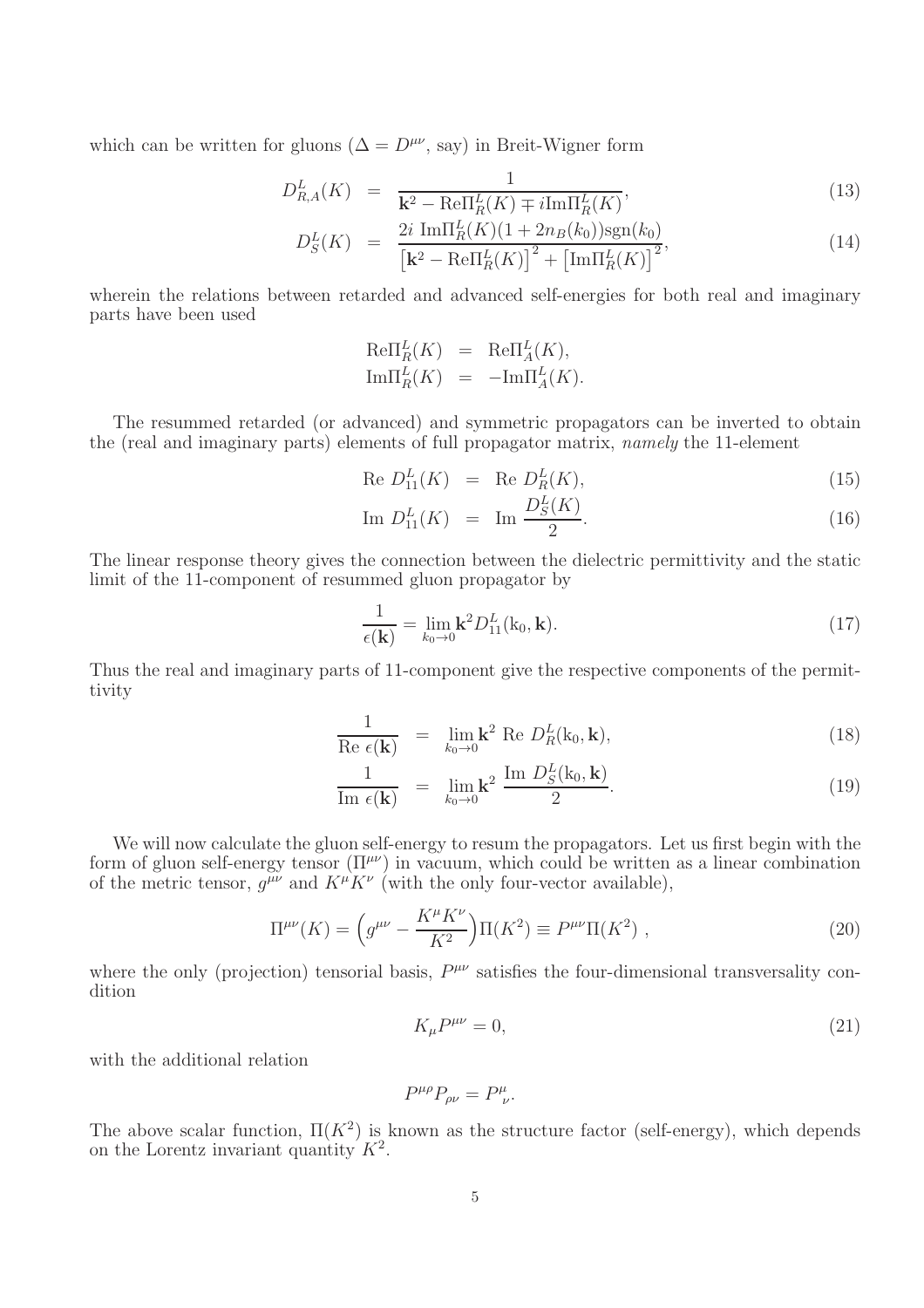Now bring the vacuum with the contact of a heat reservoir, which defines a local rest frame with four velocity,  $u^{\mu} = (1, 0, 0, 0)$  and hence breaks the Lorentz symmetry  $O(1, 3)$  of the vacuum into an O(3) rotational symmetry. Hence a larger basis is necessary and conveniently two orthogonal tensorial basis,  $P_T^{\mu\nu}$  $T^{\mu\nu}_{T}$  and  $P^{\mu\nu}_{L}$  have been adopted compatible for the physical degrees of freedom to express the tensor  $[50, 51]$  $[50, 51]$  at finite temperature

$$
\Pi^{\mu\nu}(k_0, \mathbf{k}) = \Pi_T(k_0, \mathbf{k}) P_T^{\mu\nu} + \Pi_L(k_0, \mathbf{k}) P_L^{\mu\nu} . \qquad (22)
$$

The forms of the basis are constructed as

$$
P_T^{\mu\nu} = -g^{\mu\nu} + \frac{k^0}{k^2} \left( K^\mu u^\nu + u^\mu K^\nu \right) - \frac{1}{k^2} \left( K^\mu K^\nu + K^2 u^\mu u^\nu \right),\tag{23}
$$

$$
P_L^{\mu\nu} = -\frac{k^0}{k^2} \left( K^{\mu} u^{\nu} + u^{\mu} K^{\nu} \right) + \frac{1}{k^2} \left( \frac{(k^0)^2}{k^2} K^{\mu} K^{\nu} + K^2 u^{\mu} u^{\nu} \right), \tag{24}
$$

to satisfy the 4-dimensional transversality condition

$$
K_{\mu}P_{T}^{\mu\nu} = K_{\mu}P_{L}^{\mu\nu} = 0.
$$

In addition, they satisfy the following properties

$$
P_T^{\mu \rho} P_{\rho \nu}^T = -P_{T \ \nu}^{\mu} , P_L^{\mu \rho} P_{\rho \nu}^L = -P_{L \ \nu}^{\mu} , P_T^{\mu \rho} P_{\rho \nu}^L = 0 ,
$$

where the subscripts  $T$  and  $L$  label the transverse and longitudinal modes, respectively with respect to the three-momentum  $(k)$  and is justified by the dot products

$$
k_i P_T^{ij} = 0 , \t\t(25)
$$

$$
k_i P_L^{ij} = -\frac{(k^0)^2 k^j}{K^2}.
$$
\n(26)

The structure factors,  $\Pi_T$  and  $\Pi_L$  are then called transverse and longitudinal components of self-energy tensor, respectively, which depend in the rest frame of the medium on both energy,  $k^0$  (=K.u) and |k| (=k =  $((K.u)^2 - K^2)^{1/2}$  separately due to the lack of Lorentz invariance at finite temperature. They are calculated in Hard Thermal Loop (HTL) approximation with the temperature as the hard scale for loop momentum, however,  $\Pi_T$  vanishes in the static limit.

In real-time formalism, the longitudinal component of retarded/advanced gluon self-energy tensor had been calculated  $[52]$  in HTL perturbation theory<sup>[1](#page-5-0)</sup>

<span id="page-5-1"></span>
$$
\Pi_{R,A}^{L}(K) = m_D^2(T) \left( \frac{k_0}{2k} \ln \frac{k_0 + k \pm i\epsilon}{k_0 - k \pm i\epsilon} - 1 \right) ,
$$
 (27)

where  $m_D^2(T)$  is the leading-order result of the screening mass (also known as Debye mass) for an thermal QCD medium [\[53\]](#page-25-13) and is given by

$$
m_D^2(T) = \left(\frac{N_c}{3} + \frac{N_f}{6}\right) g^2 T^2.
$$
\n(28)

Here g is the running strong coupling and its one-loop expression is given by  $|54|$ 

$$
\alpha(T) = \frac{g^2(T)}{4\pi} = \frac{6\pi}{(33 - 2N_f)\ln(\frac{Q}{\Lambda_{QCD}})},
$$
\n(29)

<span id="page-5-0"></span> $1+i\epsilon$  ( $-i\epsilon$ ) prescription is for the retarded (advanced) self-energy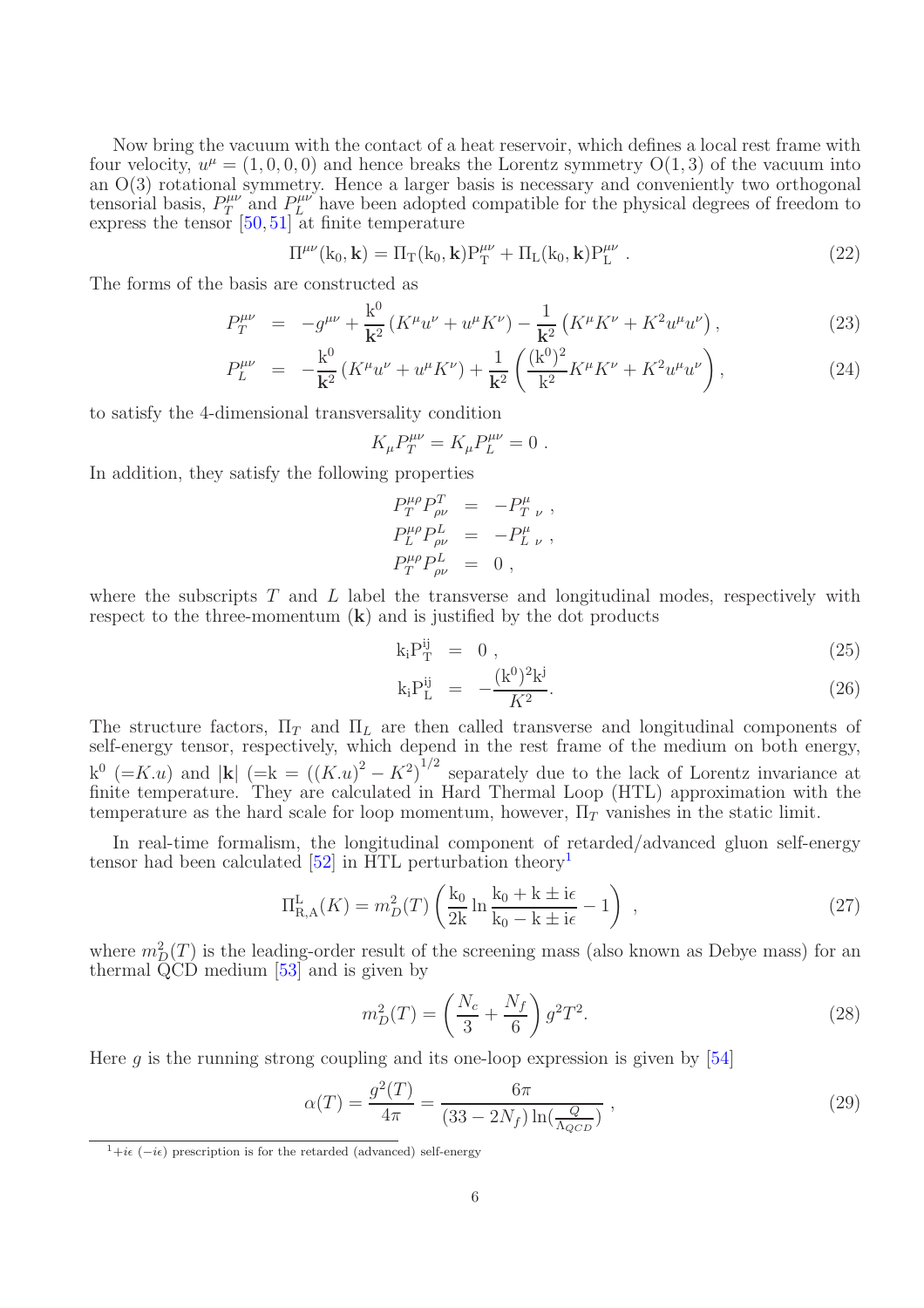with  $N_f$  is the number of flavour (we take 3 massless flavours) and  $\Lambda_{QCD}$  is scale (~ 0.200 GeV) of QCD. The scale, Q is set at  $2\pi T$ .

The real- and imaginary parts of retarded self energy can thus be extracted as

Re 
$$
\Pi_{R,A}^{L}(k_0, \mathbf{k}) = m_D^2 \left( \frac{k_0}{2k} \ln \left| \frac{k_0 + k}{k_0 - k} \right| - 1 \right),
$$
 (30)

Im 
$$
\Pi_{R,A}^L(k_0, \mathbf{k}) = -\pi m_D^2 \frac{k_0}{2k}
$$
, (31)

which could then help to evaluate the resummed retarded (or advanced) and symmetric propagator from the Briet-Wigner formulas [\(13\)](#page-4-0) and [\(14\)](#page-4-0), respectively and the real and imaginary-parts of the respective propagators are given by

<span id="page-6-0"></span>Re 
$$
D_{R,A}^L(\mathbf{k}_0, \mathbf{k}) = \frac{\mathbf{k}^2 - m_D^2 \left(\frac{\mathbf{k}_0}{2k} \ln \left| \frac{\mathbf{k}_0 + \mathbf{k}}{\mathbf{k}_0 - \mathbf{k}} \right| - 1\right)}{\left[\mathbf{k}^2 - m_D^2 \left(\frac{\mathbf{k}_0}{2k} \ln \left| \frac{\mathbf{k}_0 + \mathbf{k}}{\mathbf{k}_0 - \mathbf{k}} \right| - 1\right)\right]^2 + \left(\frac{\pi m_D^2 \mathbf{k}_0}{2k}\right)^2},
$$
\n(32)

Im 
$$
D_S^L(\mathbf{k}_0, \mathbf{k}) = -\frac{2Tm_D^2 \pi}{k \left[ \left( \mathbf{k}^2 - m_D^2 \left( \frac{\mathbf{k}_0}{2k} \ln |\frac{\mathbf{k}_0 + \mathbf{k}}{\mathbf{k}_0 - \mathbf{k}}| - 1 \right) \right)^2 + \left( \frac{\pi m_D^2 \mathbf{k}_0}{2k} \right)^2 \right]},
$$
 (33)

where k is  $|\mathbf{k}|$ .

Using the equations [\(32\)](#page-6-0) and [\(33\)](#page-6-0), the above propagators in the static limit give the real- and imaginary-part of the (complex) dielectric permittivity in a thermal QCD medium

$$
\frac{1}{\text{Re }\epsilon(\mathbf{k})} = \frac{\mathbf{k}^2}{\mathbf{k}^2 + m_D^2},\tag{34}
$$

$$
\frac{1}{\operatorname{Im} \epsilon(\mathbf{k})} = -\pi T m_D^2 \frac{\mathbf{k}^2}{\mathbf{k}(\mathbf{k}^2 + \mathbf{m}_D^2)^2},\tag{35}
$$

respectively.

## 2.2 Medium modification to  $Q\text{-}\bar{Q}$  potential in a thermal QCD medium

By substituting the dielectric permittivities in [\(2\)](#page-2-0), we could obtain the complex inter-quark potential in the isotropic hot QCD medium in the coordinate space, whose real-part is  $(\hat{r} = rm_{D})$ 

$$
\operatorname{Re} V(\hat{r};T) = \left(\frac{2\sigma}{m_D(T)} - \alpha m_D(T)\right) \frac{e^{-\hat{r}}}{\hat{r}} - \frac{2\sigma}{m_D(T)\hat{r}} + \frac{2\sigma}{m_D(T)} - \alpha m_D(T). \tag{36}
$$

and the imaginary-part is

Im 
$$
V(\hat{r}, T) = -\alpha T \phi_0(\hat{r}) - \frac{2\sigma T}{m_D^2} \Psi_0(\hat{r}),
$$
 (37)

where the following functions are,

$$
\varphi_0(\hat{r}) = \frac{-\hat{r}^2}{9}(-4 + 3\gamma_E + 3\log \hat{r}),
$$
  

$$
\Psi_0(\hat{r}) = \frac{\hat{r}^2}{6} + \frac{(-107 + 60\gamma_E + 60\log \hat{r})\hat{r}^4}{3600}.
$$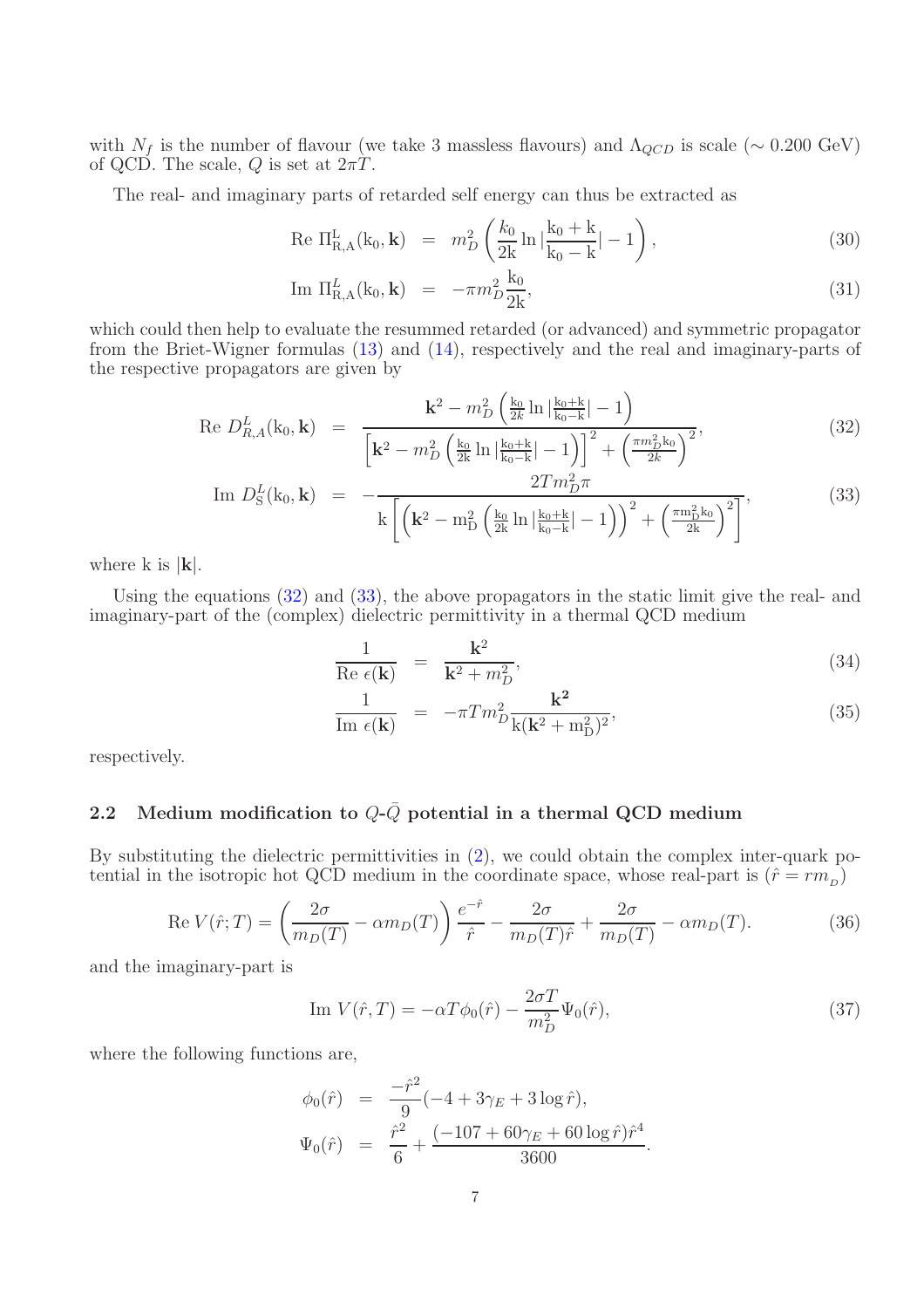## 3 Heavy Quarkonia in the presence of strong magnetic field

In the presence of the magnetic field, only quarks, being electrically charged particles, are classically affected by the Lorentz force while gluons remain unaffected. To be precise, in strong magnetic field limit  $(|q_f B| > T^2 > m_f^2)$ , the dominant scale for quarks become the magnetic field whereas for gluons the temperature remains the dominant scale even in the presence of strong magnetic field. As a result, in the presence of the strong magnetic field quarks and gluons are treated on different footing, hence the structure functions get decomposed into quark  $(q)$  and gluon (g) components. More specifically, the abovementioned structure functions,  $\Pi_L$  and  $\Pi_T$ in the absence of magnetic field will now be ascribed to gluons only and the two new structure functions,  $\Pi^{\parallel}$  and  $\Pi^{\perp}$  (later in [\(38\)](#page-7-0)) are to be included in the gluon self-energy tensor for the quarks only (the notations,  $\parallel$  and  $\perp$  denote the components along and transverse to the magnetic field, respectively).

### 3.1 Gluon self-energy tensor in the presence of strong magnetic field

In continuation with abovementioned discussion, the form of the gluon self-energy tensor can be written as [\[55,](#page-25-15) [56\]](#page-25-16)

<span id="page-7-0"></span>
$$
\Pi^{\mu\nu}(K) = \Pi^{g,T} P_T^{\mu\nu}(K) + \Pi^{g,L} P_L^{\mu\nu}(K) + \Pi^{g,\parallel} P_{\parallel}^{\mu\nu}(K) + \Pi^{g,\perp} P_{\perp}^{\mu\nu}(K),\tag{38}
$$

where  $\Pi^{g,L}$  and  $\Pi^{g,T}$  are the structure factors for gluons only and the new two structure factors,  $\Pi<sup>q, \|</sup>$  and  $\Pi<sup>q, \perp</sup>$  appear for quarks only and their evaluation is to be done from the quark-loop. In the presence of the strong magnetic field (in the direction  $b^{\mu}$ ), the rotational invariance of the thermal medium is broken and a much extended tensor basis is required and can be constructed with the help of vectors  $K^{\mu}$ ,  $u^{\mu}$ ,  $b^{\mu}$  and the tensor  $g^{\mu\nu}$ . So in addition to  $P_T^{\mu\nu}$  $T^{\mu\nu}$  and  $P^{\mu\nu}_L$  $L^{\mu\nu}$ , two more projection tensors  $P_{\parallel}^{\mu\nu}$  $\int_{\parallel}^{\mu\nu}$  and  $P_{\perp}^{\mu\nu}$  $\perp^{\mu\nu}$  have been constructed as [\[55,](#page-25-15)[56\]](#page-25-16)

$$
P_{\parallel}^{\mu\nu} = -\frac{k^0 k^z}{k_{\parallel}^2} (b^{\mu} u^{\nu} + u^{\mu} b^{\nu}) + \frac{1}{k_{\parallel}^2} ((k^0)^2 b^{\mu} b^{\nu} + (k^z)^2 u^{\mu} u^{\nu}), \tag{39}
$$

$$
= -\left(g_{\parallel}^{\mu\nu} - \frac{k_{\parallel}^{\mu}k_{\parallel}^{\nu}}{k_{\parallel}^{2}}\right), \tag{40}
$$

$$
P_{\perp}^{\mu\nu} = \frac{1}{k^2 \perp} [-k^2 \perp g^{\mu\nu} + k^0 (K^\mu u^\nu + u^\mu K^\nu) - k^z (K^\mu b^\nu + b^\mu K^\nu) + k^0 k^z (b^\mu u^\nu) \tag{41}
$$

$$
+u^{\mu}b^{\nu}\rangle - K^{\mu}K^{\nu} + (\mathbf{k}_{\perp}^{2} - (\mathbf{k}^{0})^{2})u^{\mu}u^{\nu} - K^{2}b^{\mu}b^{\nu}],
$$
  
= 
$$
- \left(g_{\perp}^{\mu\nu} - \frac{\mathbf{k}_{\perp}^{\mu}\mathbf{k}_{\perp}^{\nu}}{\mathbf{k}_{\perp}^{2}}\right),
$$
 (42)

with the following notations:

$$
u^{\mu} = (1, 0, 0, 0), \quad b^{\mu} = (0, 0, 0, -1),
$$
  
\n
$$
g_{\parallel}^{\mu\nu} = \text{diag}(1, 0, 0, -1), \quad g_{\perp}^{\mu\nu} = \text{diag}(0, -1, -1, 0),
$$
  
\n
$$
K^2 = k_{\parallel}^2 - k_{\perp}^2, \quad k_{\parallel}^2 = (k_0)^2 - (k_z)^2,
$$
  
\n
$$
k_{\perp}^2 = (k_x)^2 + (k_y)^2.
$$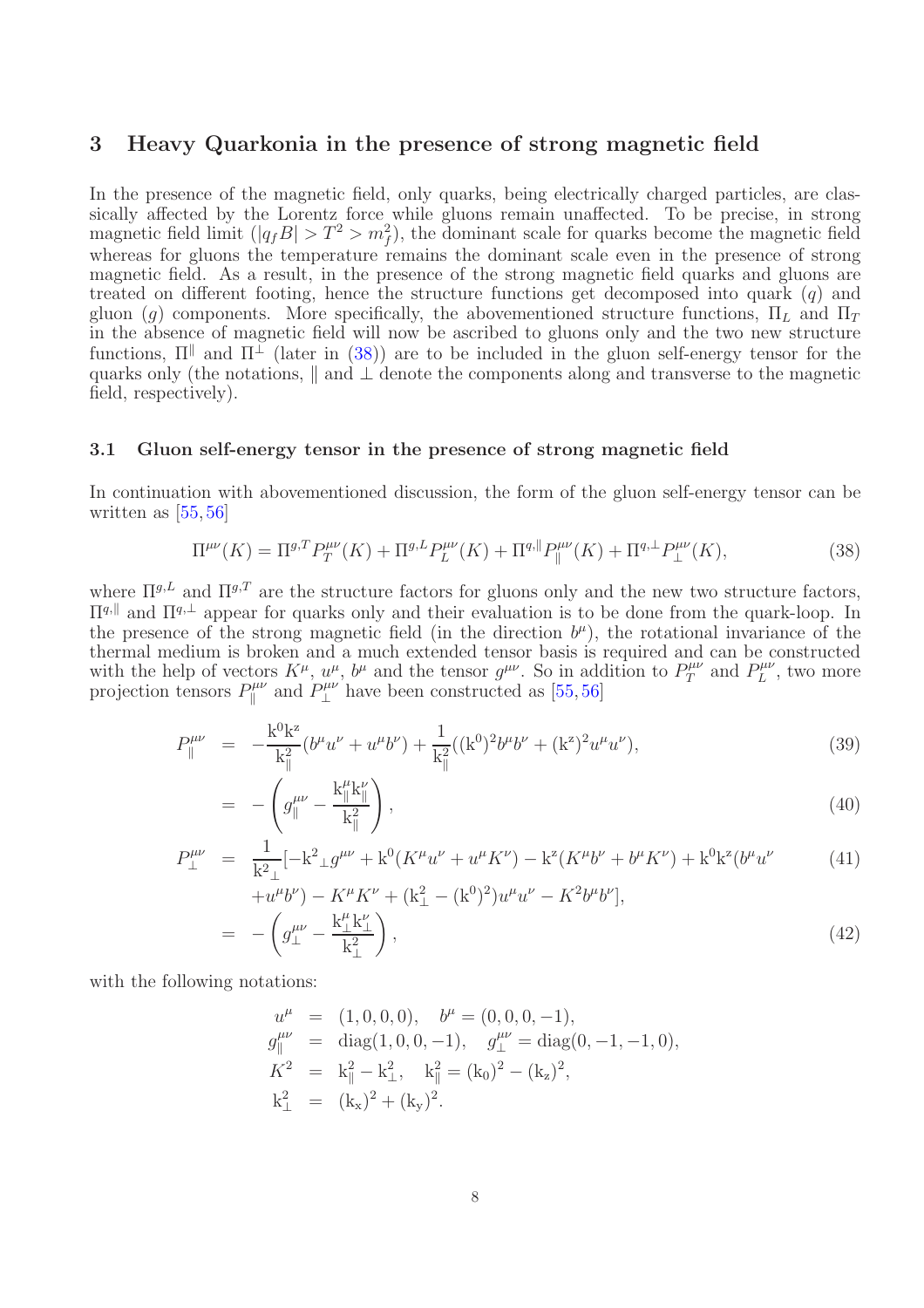The tensorial basis satisfy the following properties [\[56\]](#page-25-16):

$$
P_{\parallel}^{\mu\rho} P_{\rho\nu}^{\parallel} = -P_{\parallel\nu}^{\mu}, \tag{43}
$$

$$
P_{\perp}^{\mu\rho} P_{\rho\nu}^{\perp} = -P_{\perp\nu}^{\mu}, \tag{44}
$$

$$
P_{\parallel}^{\mu\rho} P_{\rho\nu}^{\perp} = P_{\perp}^{\mu\rho} P_{\rho\nu}^{L} = 0, \qquad (45)
$$

$$
P_T^{\mu\rho} P_{\rho\nu}^{\perp} = P_{\perp}^{\mu\rho} P_{\rho\nu}^T = -P_{\perp\nu}^{\mu}.
$$
 (46)

In the strong magnetic field, quarks are confined only in the lowest Landau level  $(n = 0)$ , resulting the transverse component of the quark momentum negligibly small ( $p_{\perp} = 0$ ). Consequently,  $\Pi^{q,\perp}$ becomes negligible  $(\Pi^{q,\perp} \approx 0)$  [\[56,](#page-25-16) [57\]](#page-25-17), so the longitudinal component<sup>[2](#page-8-0)</sup> of the gluon self-energy tensor at finite T and strong magnetic field due to quark (q) and gluon (g) loops is given by

$$
\Pi^{L'}(K) = \Pi^{q, \|}(K) + \Pi^{g, L}(K),\tag{47}
$$

because  $P_T^{00}$ ,  $P_{\perp}^{00} = 0$ .

First, we will calculate  $\Pi^{q,\parallel}$  from the quark-loop up to one-loop. As we know, in strong magnetic field, only the lowest Landau level (LLL) are populated, so the quark propagator in vacuum in the momentum space is restricted to the LLL [\[58,](#page-25-18) [59\]](#page-25-19)

$$
iS_0(P) = \frac{(1 + \gamma^0 \gamma^3 \gamma^5)(\gamma^0 p_0 - \gamma^3 p_z + m_f)}{p_{\parallel}^2 - m_f^2 + i\epsilon} e^{-\frac{p_{\perp}^2}{|q_f B|}}.
$$
(48)

Now the above vacuum quark propagator at finite temperature in real-time formalism becomes a matrix

$$
S(P) = \begin{pmatrix} S_0(P) + n_F(p_0)(S_0^*(P) - S_0(P)) & \sqrt{n_F(p_0)(1 - n_F(p_0))}(S_0^*(P) - S_0(P)) \\ -\sqrt{n_F(p_0)(1 - n_F(p_0)(S_0^*(P) - S_0(P))} & -S_0^*(P) + n_F(p_0)(S_0^*(P) - S_0(P)) \end{pmatrix},
$$
\n(49)

whose 11-element is

<span id="page-8-1"></span>
$$
iS_{11}(P) = \left[\frac{1}{p_{\parallel}^2 - m_f^2 + i\epsilon} + 2\pi i n_F(p_0)\delta(p_{\parallel}^2 - m_f^2)\right] (1 + \gamma^0 \gamma^3 \gamma^5)(\gamma^0 p_0 - \gamma^3 p_z + m_f)
$$
  
 
$$
\times e^{-\frac{p_{\perp}^2}{|q_f B|}}.
$$
 (50)

Thus the 11-component of the quark-loop contribution can be written in strong magnetic field with the above quark propagator in LLL as

<span id="page-8-2"></span>
$$
\Pi_{11}^{q,\mu\nu}(K) = \frac{ig'^2}{2} \sum_{f} \int \frac{dp_{\perp}^2 dp_{\parallel}^2}{(2\pi)^4} \text{Tr}[\gamma^{\mu}(1+\gamma^0\gamma^3\gamma^5)(\gamma^0 p_0 - \gamma^3 p_z + m_f)\gamma^{\nu}(1+\gamma^0\gamma^3\gamma^5) \times (\gamma^0 q_0 - \gamma^3 q_z + m_f)] \left[ \frac{1}{p_{\parallel}^2 - m_f^2 + i\epsilon} + 2\pi i n_F(p_0)\delta(p_{\parallel}^2 - m_f^2) \right] e^{-\frac{p_{\perp}^2}{|q_f B|}} \times \left[ \frac{1}{q_{\parallel}^2 - m_f^2 + i\epsilon} + 2\pi i n_F(q_0)\delta(q_{\parallel}^2 - m_f^2) \right] e^{-\frac{q_{\perp}^2}{|q_f B|}}.
$$
\n(51)

<span id="page-8-0"></span> $^{2}$ new notation, L' is due to get rid of confusion from earlier notation of longitudinal component, L in the absence of magnetic field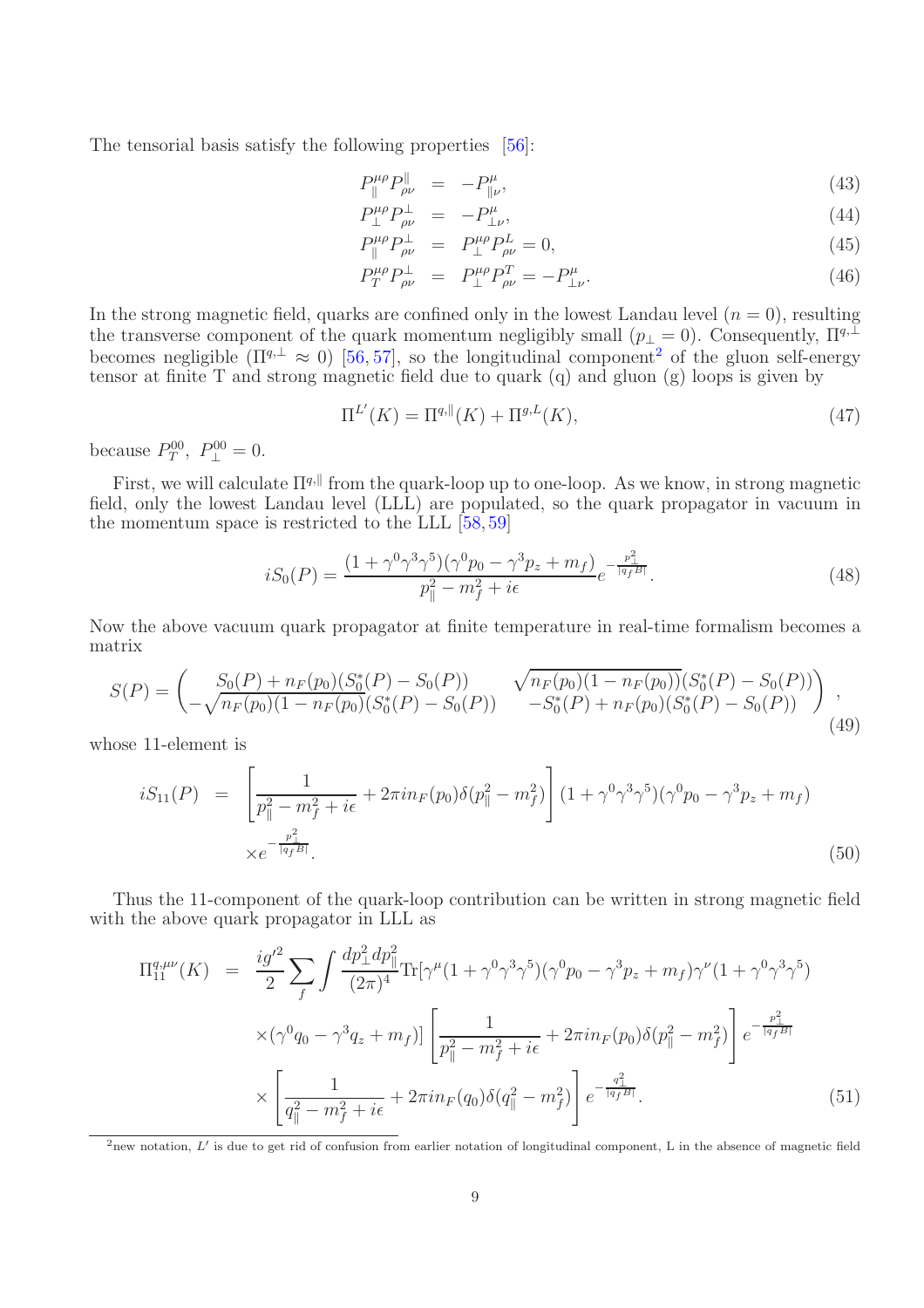Here  $g^2$  is the running strong coupling and runs with the magnetic field only because in strong magnetic limit the magnetic field is the hard scale [\[60\]](#page-25-20)

$$
\alpha'(eB) = \frac{g'^2(eB)}{4\pi} = \frac{1}{(\alpha^0(\mu_0))^{-1} + \frac{11N_C}{12\pi} \ln\left(\frac{k_z^2 + M_B^2}{\mu_0^2}\right) + \frac{1}{3\pi} \sum_f \frac{|q_f B|}{\sigma}},\tag{52}
$$

where

$$
\alpha^{0}(\mu_0) = \frac{12\pi}{11N_C \ln\left(\frac{\mu_0^2 + M_B^2}{\lambda_V^2}\right)},
$$

here  $M_B$  is infrared mass.  $\Lambda_V$  and  $\mu_0$  are taken as 0.385 GeV and 1.1 GeV, respectively and  $k_z = 0.1\sqrt{eB}$ .

The above self-energy tensor can be further expressed in terms of trace tensor,  $L^{\mu\nu}$ 

$$
\Pi_{11}^{q,\mu\nu}(K) = \frac{ig^{\prime 2}}{2} \sum_{f} \int \frac{dp_{\perp}^{2} dp_{\parallel}^{2}}{(2\pi)^{4}} L^{\mu\nu} \left[ \frac{1}{p_{\parallel}^{2} - m_{f}^{2} + i\epsilon} + 2\pi i n_{F}(p_{0}) \delta(p_{\parallel}^{2} - m_{f}^{2}) \right] e^{-\frac{p_{\perp}^{2}}{|q_{f}B|}} \times \left[ \frac{1}{q_{\parallel}^{2} - m_{f}^{2} + i\epsilon} + 2\pi i n_{F}(q_{0}) \delta(q_{\parallel}^{2} - m_{f}^{2}) \right] e^{-\frac{q_{\perp}^{2}}{|q_{f}B|}}, \tag{53}
$$

with

$$
L^{\mu\nu} = 8 \left[ p_{\parallel}^{\mu} q_{\parallel}^{\nu} + p_{\parallel}^{\nu} q_{\parallel}^{\mu} - g_{\parallel}^{\mu\nu} (p_{\parallel}^{\mu} \cdot q_{\parallel \mu} - m_f^2) \right]. \tag{54}
$$

The the (quark) loop momentum is factorizable into the longitudinal and the transverse component with respect to the direction of the magnetic field, which is consequently translated into the factorization in the external momentum of self-energy tensor as

$$
\Pi_{11}^{q,\mu\nu}(K) = \Pi_{11}^{q,\mu\nu}(\mathbf{k}_{\parallel}) \mathbf{B}(\mathbf{k}_{\perp}).
$$
\n(55)

On integrating over the transverse component of the loop momentum, we get

$$
B(\mathbf{k}_{\perp}) = \frac{\pi |q_f B|}{2} e^{\frac{-\mathbf{k}_{\perp}^2}{2|q_f B|}},\tag{56}
$$

which, in the strong magnetic field limit ( $k<sub>⊥</sub> \approx 0$ ), yields into

<span id="page-9-0"></span>
$$
B(\mathbf{k}_{\perp}) = \frac{\pi|q_f B|}{2}.\tag{57}
$$

#### 3.1.1 Real-part of retarded self-energy

The real-part of the retarded (or advanced) gluon self-energy can be obtained from the real-part of the 11-component of the self energy matrix as

Re 
$$
\Pi_{R,A}^{\mu\nu}(K) = \text{Re } \Pi_{11}^{\mu\nu}(K),
$$
 (58)

which can be obtained as the sum of the quarks $(q)$  and gluons $(g)$  loop diagrams. Since the gluonloop are directly unaffected by the magnetic field, we are now going to calculate the quark-loop only, which is separated into the vacuum (vac) and medium  $(n, n^2)$  contributions

$$
\Pi_{R,A}^{q,\mu\nu}(k_{\parallel}) = \Pi_{R,A(\text{vac})}^{q,\mu\nu}(k_{\parallel}) + \Pi_{R,A(n)}^{q,\mu\nu}(k_{\parallel}) + \Pi_{R,A(n^{2})}^{q,\mu\nu}(k_{\parallel}), \tag{59}
$$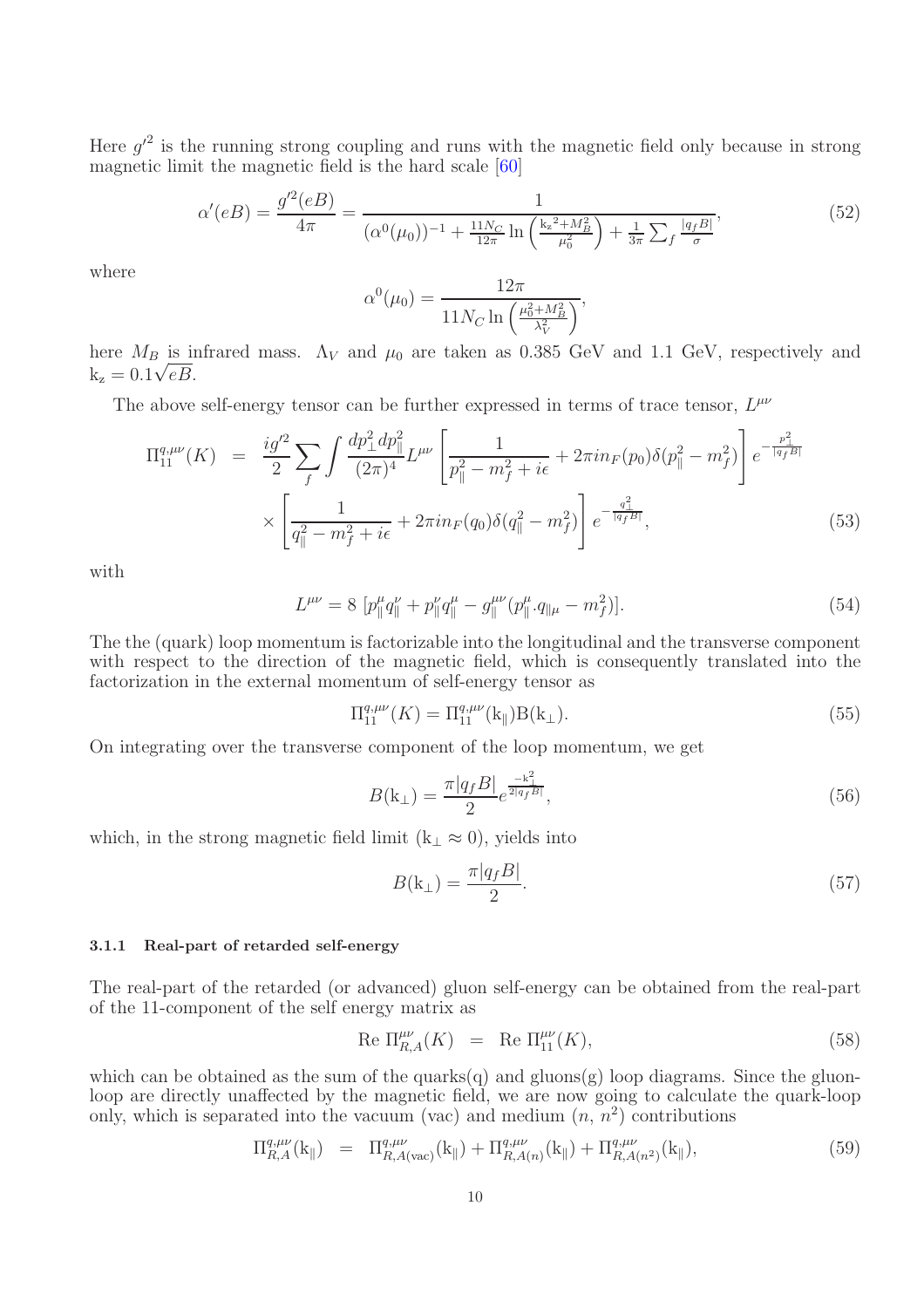where,

<span id="page-10-0"></span>
$$
\Pi_{R,A(\text{vac})}^{q,\mu\nu}(\mathbf{k}_{\parallel}) = \frac{i g'^2}{2(2\pi)^4} \int dp_0 dp_z L^{\mu\nu} \left[ \frac{1}{(p_{\parallel}^2 - m_f^2 + i\epsilon)(q_{\parallel}^2 - m_f^2 + i\epsilon)} \right],
$$
\n(60)

$$
\Pi_{R,A(n)}^{q,\mu\nu}(\mathbf{k}_{\parallel}) = -\frac{g^{\prime 2}}{2(2\pi)^3} \int dp_0 dp_z L^{\mu\nu} \left[ n_F(p_0) \frac{\delta(p_{\parallel}^2 - m_f^2)}{(q_{\parallel}^2 - m_f^2 + i\epsilon)} + n_F(q_0) \frac{\delta(q_{\parallel}^2 - m_f^2)}{(p_{\parallel}^2 - m_f^2 + i\epsilon)} \right],
$$
(61)

$$
\Pi_{R,A(n^2)}^{q,\mu\nu}(\mathbf{k}_{\parallel}) = -\frac{ig'^2}{2(2\pi)^2} \int dp_0 dp_z L^{\mu\nu} \left[ n_F(p_0) \delta(p_{\parallel}^2 - m_f^2) n_F(q_0) \delta(q_{\parallel}^2 - m_f^2) \right],\tag{62}
$$

where the vacuum term is calculated as  $[45, 61-63]$  $[45, 61-63]$ 

$$
\text{Re}\Pi_{R,A(\text{vac})}^{q,\mu\nu}(\mathbf{k}_{\parallel}) = \left(g_{\parallel}^{\mu\nu} - \frac{\mathbf{k}_{\parallel}^{\mu}\mathbf{k}_{\parallel}^{\nu}}{\mathbf{k}_{\parallel}^{2}}\right) \frac{g^{\prime 2}}{2\pi^{3}} \left[\frac{2m_{f}^{2}}{\mathbf{k}_{\parallel}^{2}} \left(1 - \frac{4m_{f}^{2}}{\mathbf{k}_{\parallel}^{2}}\right)^{-1/2} \left\{\ln\frac{\left(1 - \frac{4m_{f}^{2}}{\mathbf{k}_{\parallel}^{2}}\right)^{1/2} - 1}{\left(1 - \frac{4m_{f}^{2}}{\mathbf{k}_{\parallel}^{2}}\right)^{1/2} + 1}\right\} + 1\right].
$$
 (63)

After multiplying the transverse momentum dependent factor [\(57\)](#page-9-0), the real part of the longitudinal component (labeled as  $\parallel$ ) of the vacuum part for the massless quarks  $(m_f=0)$  reduces to

$$
\text{Re}\Pi_{R,A(\text{vac})}^{q,\parallel}(\mathbf{k}_0,\mathbf{k}_z) = \frac{g'^2}{4\pi^2} \sum_f |q_f| B \frac{\mathbf{k}_z^2}{\mathbf{k}_\parallel^2}.
$$
 (64)

Next the real part of the longitudinal  $(\parallel)$  component due to the medium contribution having single distribution  $(n)$  function  $(61)$  can be written as

$$
\text{Re}\Pi_{R,A(n)}^{q,||}(k_{||}) = \frac{g'^2}{2(2\pi)^3} \int dp_0 dp_z L^{00} \left[ n_F(p_0) \frac{\left\{ \delta(p_0 - \omega_p) + \delta(p_0 + \omega_p) \right\}}{(q_0^2 - \omega_q^2)(2\omega_p)} \right. \\
\left. + n_F(q_0) \frac{\left\{ \delta(q_0 - \omega_q) + \delta(q_0 + \omega_q) \right\}}{(p_0^2 - \omega_p^2)(2\omega_q)} \right],
$$
\n(65)

with the notations

$$
L^{00} = 8[p_0 q_0 + p_z q_z + m_f^2], \tag{66}
$$

$$
\omega_p = \sqrt{p_z^2 + m_f^2},\tag{67}
$$

$$
\omega_q = \sqrt{(p_z - k_z)^2 + m_f^2}.
$$
\n(68)

In HTL approximation, the above medium contribution due to the quark-loop for massless flavours vanishes

Re 
$$
\Pi_{R,A(n)}^{q,||}(k_0, k_z) = 0,
$$
 (69)

which ought to be because in strong magnetic field limit, QCD for massless flavours is equivalent to two dimensional massless QED (Schwinger model), which is not subject to any temperature/density corrections for the dimensional reason [\[38,](#page-24-23) [64\]](#page-25-23).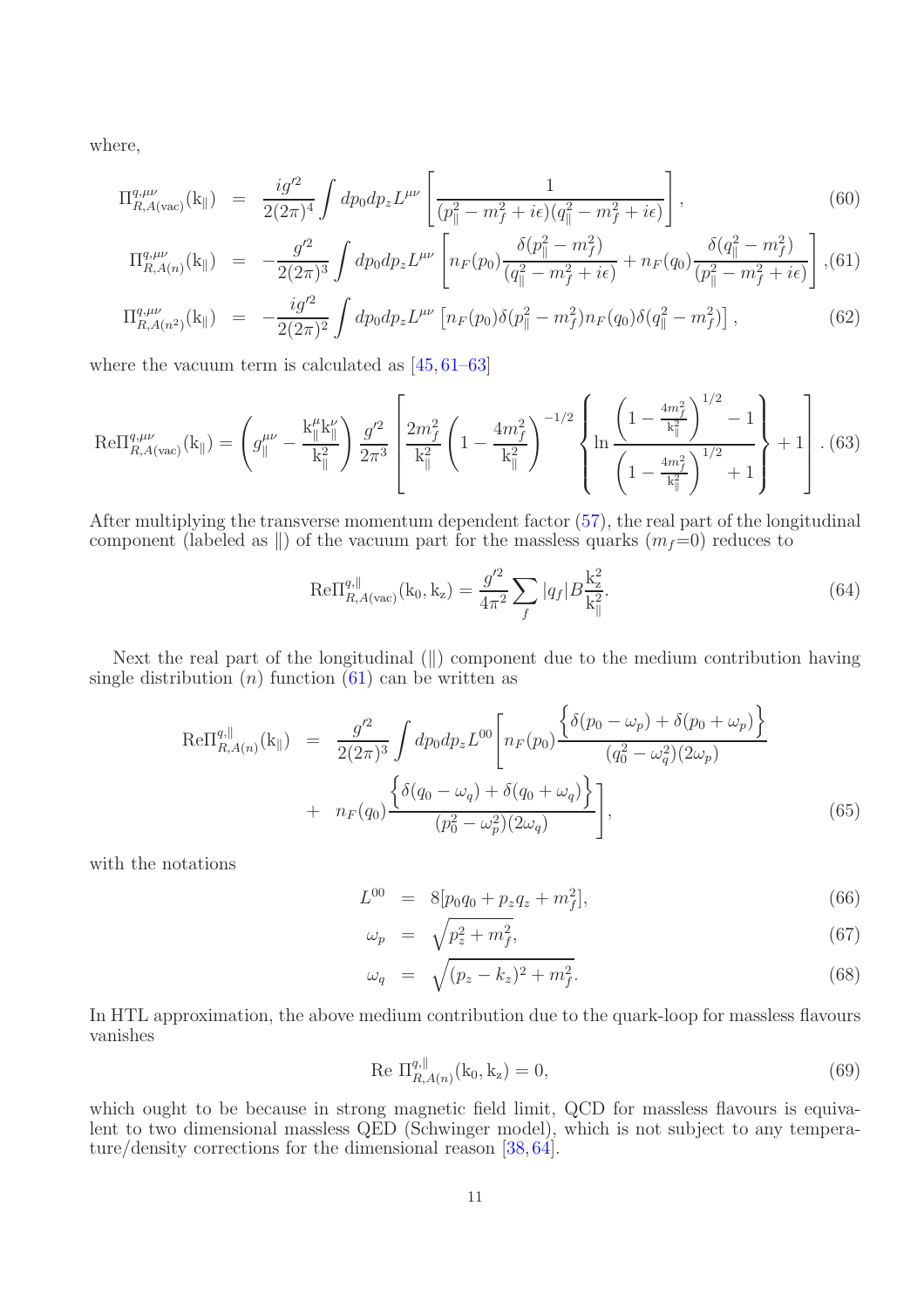Similarly the  $n^2$ -medium contribution  $(62)$  does not contribute to the real part

$$
Re\Pi_{R,A(n^2)}^{q,||}(k_0, k_z) = 0,
$$
\n(70)

which represents the inelastic processes.

Thus the real-part of the longitudinal component of retarded self-energy due to the quark loop simply becomes

$$
\text{Re}\Pi_{R,A}^{q,\parallel}(\mathbf{k}_0,\mathbf{k}_z) = \frac{g'^2}{4\pi^2} \sum_f |q_f B| \frac{\mathbf{k}_z^2}{\mathbf{k}_\parallel^2},\tag{71}
$$

which, in the static limit  $(k_z = |k| \cos \beta_n)$  takes the form

<span id="page-11-0"></span>
$$
\text{Re}\Pi_{R,A}^{q,\parallel}(\mathbf{k}_0 = 0, \mathbf{k} \to \mathbf{0}) = -\frac{g^{\prime 2}}{4\pi^2} \sum_{f} |q_f B| \cos^2 \beta_n, \tag{72}
$$

where  $\beta_n$  is the angle between the momentum **k** and the direction of the anisotropy **n** (the direction of the B).

Therefore, the real-part of the longitudinal component (denoted by  $L'$ ) of the retarded gluon self-energy tensor [\(38\)](#page-7-0) in strong magnetic field is the sum of quark [\(72\)](#page-11-0) and gluon contribution [\(27\)](#page-5-1) in the static limit

<span id="page-11-1"></span>
$$
\begin{aligned}\n\text{Re } \Pi_{R,A}^{L'}(\mathbf{k}_0 = 0, \mathbf{k} \to \mathbf{0}) &= \text{Re } \Pi_{R,A}^{g,L}(\mathbf{k}_0 = 0, \mathbf{k} \to \mathbf{0}) + \text{Re } \Pi_{R,A}^{g,\parallel}(\mathbf{k}_0 = 0, \mathbf{k} \to \mathbf{0}), \\
&= -N_C \frac{g^2 T^2}{3} - \frac{g'^2}{4\pi^2} \sum_f |q_f B| \cos^2 \beta_n, \\
&\equiv -\left[m_D^g{}^2(T) + m_D^g{}^2(B) \cos^2 \beta_n\right],\n\end{aligned} \tag{73}
$$

where

$$
m_D^{g~2}(T) = \frac{N_C}{3}g^2T^2 \tag{74}
$$

$$
m_D^{q \ 2}(B) = \frac{g^{\prime 2}}{4\pi^2} \sum_f |q_f B|.
$$
 (75)

Thus in the presence of strong magnetic field, the Debye mass for the massless quarks in thermal QCD acquires angular dependence.

It is worth to mention here that an angular dependence in the Debye mass could arise from the momentum anisotropy inherited by a medium exhibited, where both quark- and gluon-loop contribute secularly to the anisotropy in the self-energy [\[40\]](#page-25-3). On the contrary, the anisotropy manifested in our case could be understood physically from the interaction of intrinsic spin (spin magnetic moment) with the external magnetic field. However, the magnetic field may also induce an anisotropy in the momentum distribution of quarks,  $n_F (p_0)$ ). As a consequence, the quark propagator in [\(50\)](#page-8-1) becomes anisotropic, which, in turn, makes the self-energy in [\(51\)](#page-8-2) anisotropic, which, for weak momentum anisotropy, is decomposible into isotropic and anisotropic components. We have found that the anisotropic component in the quark-loop is found to vanish for massless flavours (shown in Appendix [A\)](#page-22-0). The vanishing result can be understood by realizing the equivalence between the thermal QCD in strong  $B$  in the limit of massless flavours and the massless  $QED$  in  $(1+1)$ -dimension, which does not allow to have any medium contribution because the momentum anisotropy discussed hereinabove is a medium description.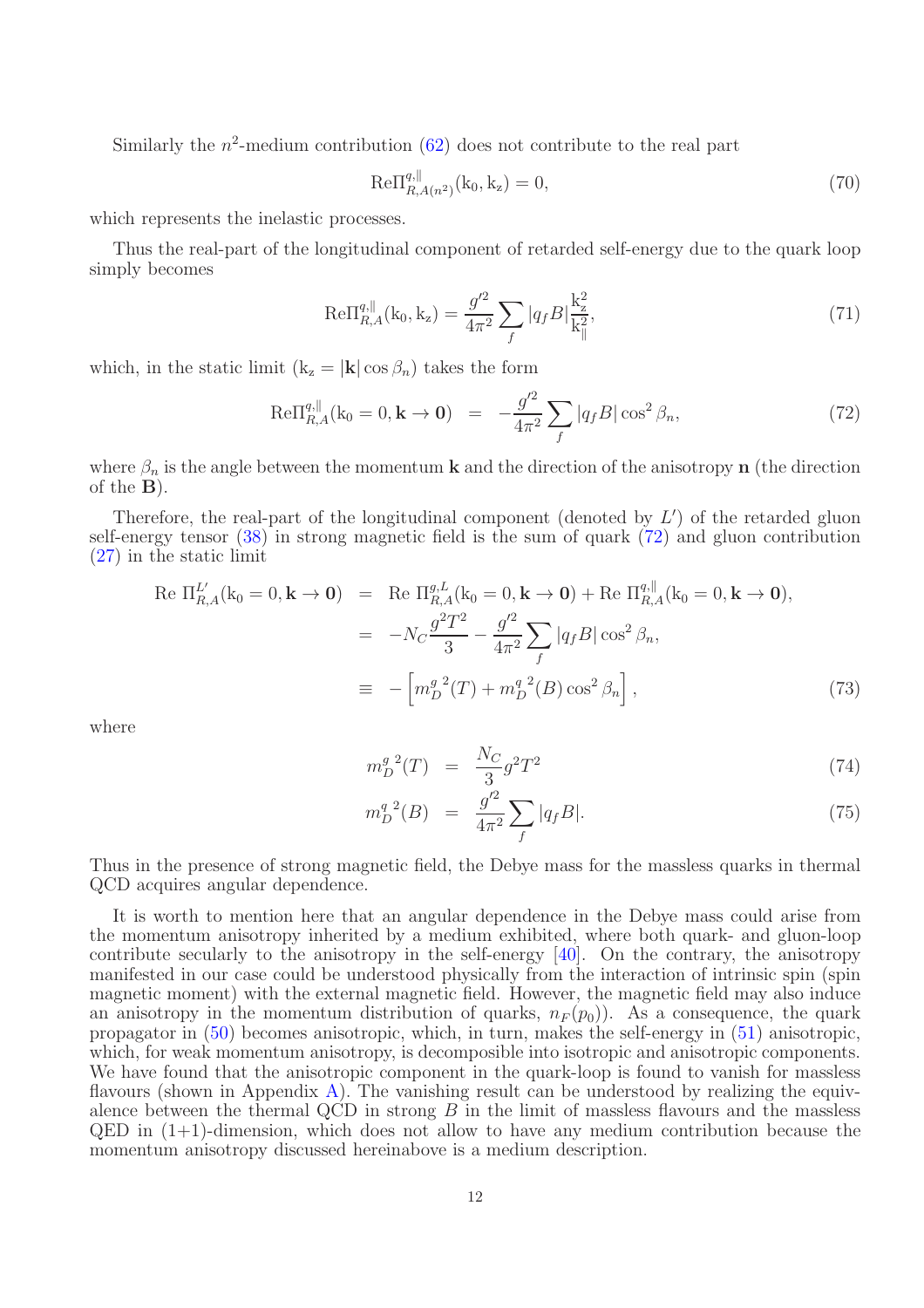#### 3.1.2 Imaginary-part of the retarded gluon self-energy

The imaginary part of the retarded gluon self-energy tensor in the real-time formalism is given by  $|65|$ 

$$
\operatorname{Im}\Pi_R^{\mu\nu}(K) = \frac{\tanh\left(\frac{\beta k_0}{2}\right)}{\varepsilon(k_0)} \operatorname{Im}\Pi_{11}^{\mu\nu}(K),\tag{76}
$$

which can again be obtained from the quark $(q)$  and gluon  $(g)$  loops. Now we calculate the imaginary-part of the quark-loop contribution wherein the vacuum contribution [\(60\)](#page-10-0) in the massless  $m_f = 0$  limit vanishes

$$
\text{Im}\Pi_{R(\text{vac})}^{q,\parallel}(\mathbf{k}_0,\mathbf{k}_z) = 0,\tag{77}
$$

and the medium  $(n$ -dependent) contribution  $(61)$  also does not contribute

$$
\text{Im}\Pi_{R(n)}^{q, \parallel}(\mathbf{k}_0, \mathbf{k}_z) = 0. \tag{78}
$$

The only nonvanishing contribution to the imaginary-part of the retarded self-energy comes out from the the  $n^2$ -term, which is calculated from the retarded current-current correlator in  $(1+1)$ dimension because the transverse dynamics gets decoupled from the longitudinal dynamics of LLL states in Ref. [\[38\]](#page-24-23) as

$$
\mathrm{Im}\Pi_R^{q,\parallel}(\mathbf{k}_0,\mathbf{k}_z) = -\frac{g^{\prime 2}}{8\pi} \sum_f |q_f B| \mathbf{k}_0 \left[ \delta(\mathbf{k}_0 + \mathbf{k}_z) + \delta(\mathbf{k}_0 - \mathbf{k}_z) \right],\tag{79}
$$

where the factor  $\frac{|q_f B|}{8\pi}$  appears as the transverse density of states for the LLL states.

While, the imaginary part due to the gluon-loop contribution can be obtained from the known result [\(27\)](#page-5-1)

$$
\text{Im}\Pi_R^{g,L}(\mathbf{k}_0,\mathbf{k}) = -\pi m_D^g \frac{2 \mathbf{k}_0}{2 \mathbf{k}}.\tag{80}
$$

Therefore, the longitudinal component of the imaginary part of gluon self energy in the presence of strong magnetic field

$$
\mathrm{Im}\Pi_R^{L'}(\mathbf{k}_0,\mathbf{k}) = -\frac{g'^2 \sum_f |q_f B|}{8\pi} \mathbf{k}_0 \left[ \delta(\mathbf{k}_0 + \mathbf{k}_z) + \delta(\mathbf{k}_0 - \mathbf{k}_z) \right] - \pi m_D^g \frac{2}{2k},\tag{81}
$$

which in the static limit yields

<span id="page-12-0"></span>
$$
\lim_{k_0 \to 0} \left[ \frac{\text{Im} \Pi_R^{L'}(k)}{k_0} \right] = \lim_{k_0 \to 0} \left[ \frac{\text{Im} \Pi_R^{q,||}(k)}{k_0} \right] + \lim_{k_0 \to 0} \left[ \frac{\text{Im} \Pi_R^{g,L}(k)}{k_0} \right]
$$

$$
= -\frac{g'^2}{8\pi} \sum_f |q_f B| \left[ \delta(k_z) + \delta(-k_z) \right] - \pi m_D^g \frac{2}{2k}.
$$
(82)

## 3.2 Resummed gluon propagator and permittivity

Now, we are in a position to resum the retarded (or advanced) and symmetric propagators in a strong magnetic field. By substituting the real- and imaginary-part of the retarded (and advanced)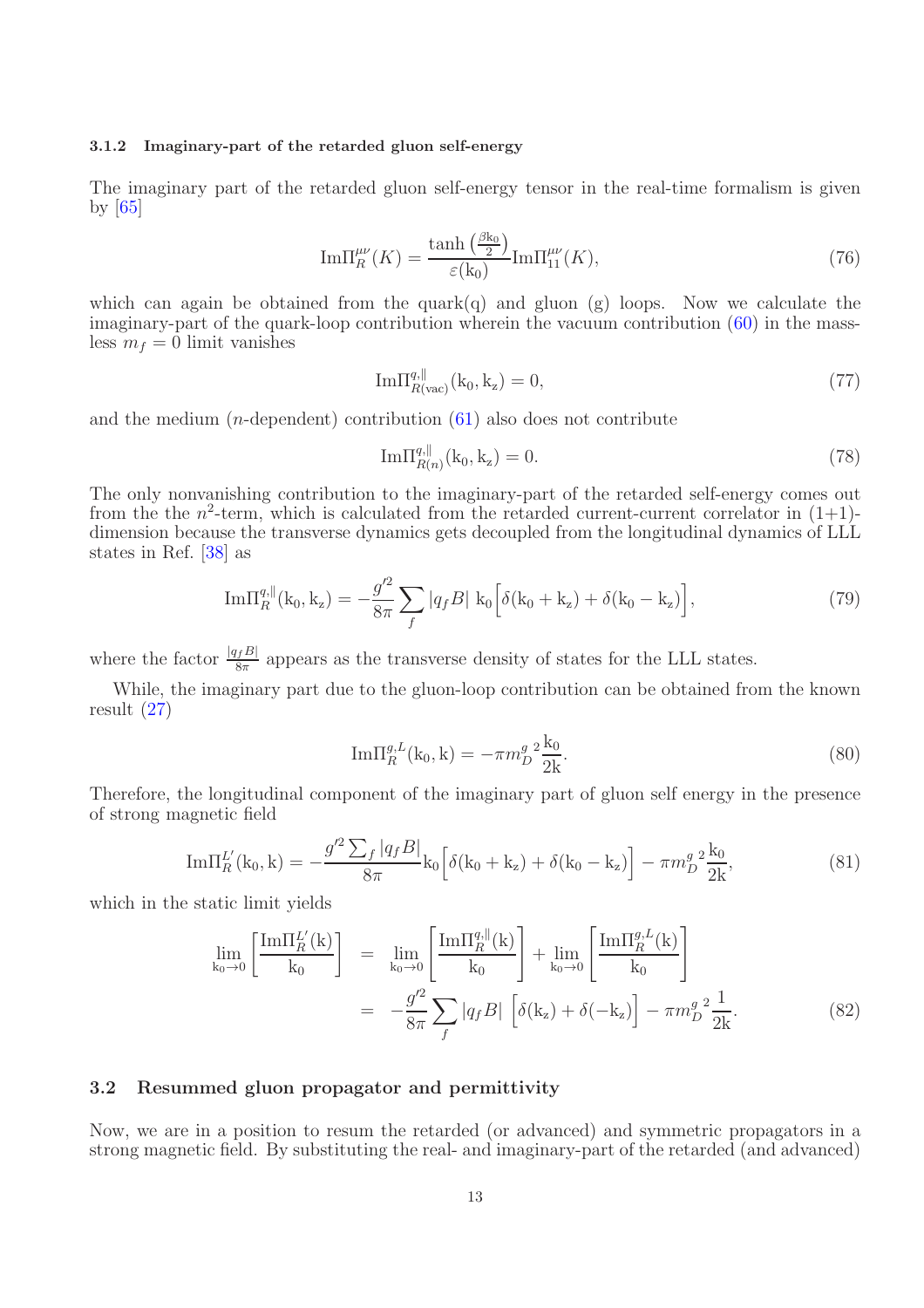self-energy from [\(73\)](#page-11-1) and [\(82\)](#page-12-0), respectively, we have calculate the real-part of the resummed retarded propagator from the Briet-Wigner formula [\(13\)](#page-4-0) in the static limit

Re 
$$
D_{R,A}^{L'}(\mathbf{k}_0 = 0, \mathbf{k}) = \frac{1}{\mathbf{k}^2 + m_D^g{}^2 + m_D^q{}^2 \cos^2 \beta_n}
$$
. (83)

Similarly, the imaginary-part of the resummed symmetric propagator from Breit-Wigner formula [\(14\)](#page-4-0) in the static limit can be written as the sum of the quark- and gluon-loop contributions

Im 
$$
D_S^{L'}(\mathbf{k})
$$
 = Im  $D_S^{q,||}(\mathbf{k})$  + Im  $D_S^{g,L}(\mathbf{k})$ ,  
\n=  $-\frac{Tg'^2}{2\pi} \sum_f |q_f B| \left[ \delta(\mathbf{k}_z) + \delta(-\mathbf{k}_z) \right] \frac{1}{(\mathbf{k}^2 + m_D^{g^2} + m_D^{q^2} \cos^2 \beta_n)^2}$   
\n $-2\pi T m_D^{g^2} \frac{1}{\mathbf{k}(\mathbf{k}^2 + m_D^{g^2} + m_D^{q^2} \cos^2 \beta_n)^2}$ . (84)

Therefore, the real and the imaginary-part of the dielectric permittivity are obtained from the real-part of the resummed retarded and the imaginary-part of the symmetric propagators, respectively  $(15)$  and  $(16)$ , where the real-part is

$$
\frac{1}{\operatorname{Re}\,\epsilon(\mathbf{k};T,B)} = \frac{\mathbf{k}^2}{\mathbf{k}^2 + m_D^g{}^2 + m_D^q{}^2 \cos^2\beta_n},\tag{85}
$$

and the imaginary part is written as the sum of the quark and gluon contributions

<span id="page-13-0"></span>
$$
\frac{1}{\operatorname{Im} \epsilon(\mathbf{k}; T, B)} = \frac{1}{\operatorname{Im} \epsilon^{q}(\mathbf{k}; T, B)} + \frac{1}{\operatorname{Im} \epsilon^{q}(\mathbf{k}; T, B)},
$$
\n(86)

with

<span id="page-13-1"></span>
$$
\frac{1}{\text{Im } \epsilon^{q}(\mathbf{k}; T, B)} = -\frac{Tg^2}{4\pi} \sum_{f} |q_{f}B| \left[ \delta(\mathbf{k}_{z}) + \delta(-\mathbf{k}_{z}) \right] \frac{\mathbf{k}^2}{(\mathbf{k}^2 + m_D^g)^2 + m_D^g \cos^2(\beta_n)^2}, \tag{87}
$$

$$
\frac{1}{\text{Im } \epsilon^{g}(\mathbf{k}; T, B)} = -\pi T m_D^g^2 \frac{\mathbf{k}^2}{\mathbf{k}(\mathbf{k}^2 + m_D^g^2 + m_D^g^2 \cos^2 \beta_n)^2},
$$
\n(88)

## 3.3 Medium modification to  $Q-\overline{Q}$  potential in a strong magnetic field

We will use the real and imaginary parts of the dielectric permittivity to find the medium modification to the real and imaginary part of the  $Q\bar{Q}$  potential, respectively.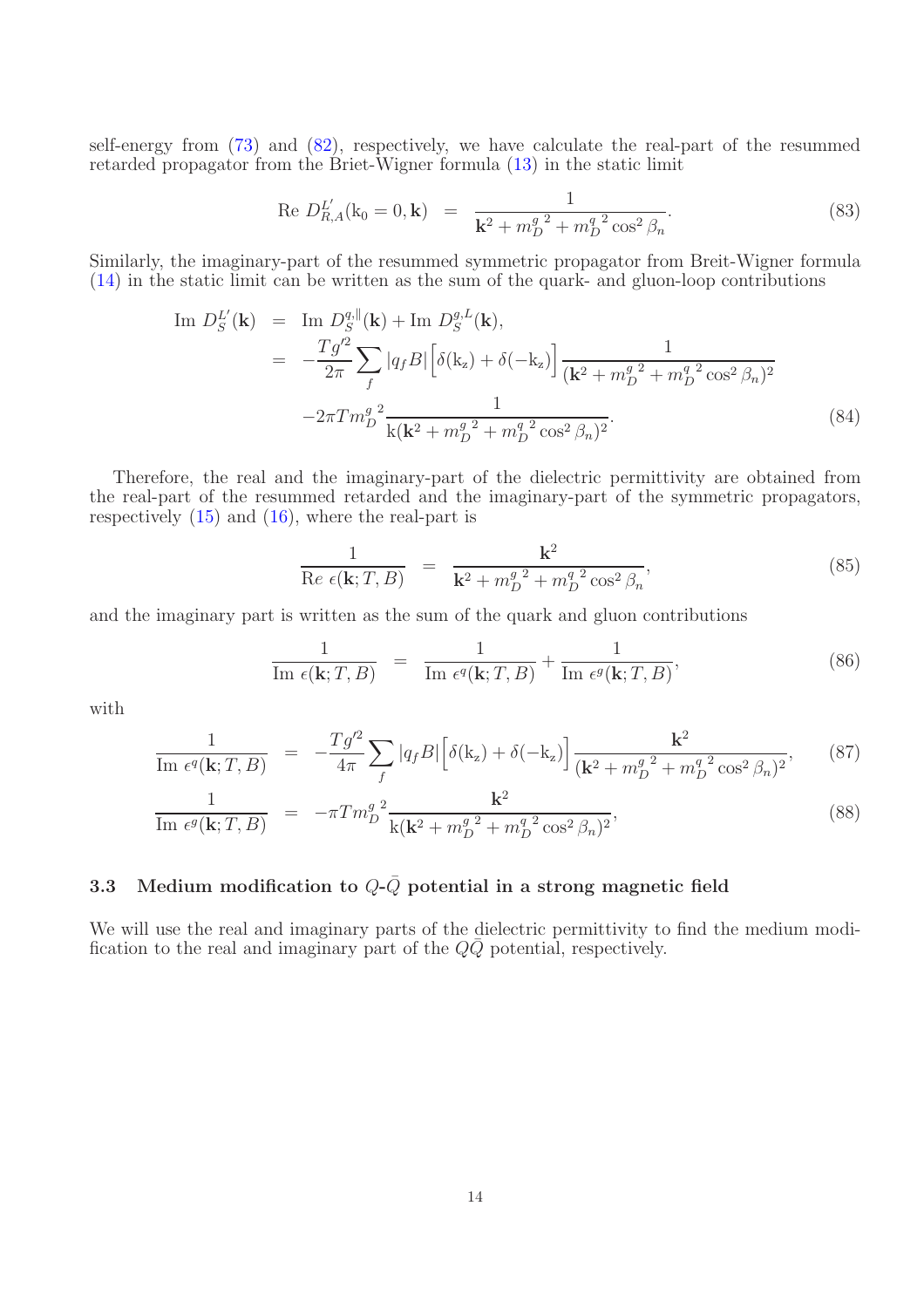#### 3.3.1 Real-part

The real-part of the medium modified potential is

<span id="page-14-0"></span>
$$
\begin{split}\n\text{Re } V(\mathbf{r}; T, B) &= \frac{1}{(2\pi)^{3/2}} \int d^3 \mathbf{k} \, \frac{V(\mathbf{k})}{\text{Re } \epsilon(\mathbf{k}; T, B)} (e^{i\mathbf{k} \cdot \mathbf{r}} - 1), \\
&= -\frac{\alpha}{2\pi^2} \int d^3 \mathbf{k} \, \frac{1}{(\mathbf{k}^2 + m_D^g)^2 + m_D^g \cos^2 \beta_n)} \, (e^{i\mathbf{k} \cdot \mathbf{r}} - 1), \\
&- \frac{4\sigma}{(2\pi)^2} \int d^3 \mathbf{k} \frac{1}{\mathbf{k}^2(\mathbf{k}^2 + m_D^g)^2 + m_D^g \cos^2 \beta_n)} \, (e^{i\mathbf{k} \cdot \mathbf{r}} - 1), \\
&\equiv \text{Re } V_C(\mathbf{r}; T, B) + \text{Re } V_S(\mathbf{r}; T, B),\n\end{split} \tag{89}
$$

where the Coulomb term is separated as

Re 
$$
V_C(\mathbf{r}; T, B) = -\frac{\alpha}{2\pi^2} \int \frac{d^3 \mathbf{k} (e^{i\mathbf{k} \cdot \mathbf{r}} - 1)}{\mathbf{k}^2 + \mu_D^2 + \frac{m_D^2^2}{2} \cos 2\beta_n}
$$
,  
\n
$$
= -\frac{\alpha}{2\pi^2} \int \frac{d^3 \mathbf{k} (e^{i\mathbf{k} \cdot \mathbf{r}} - 1)}{\mathbf{k}^2 + \mu_D^2} + \frac{\alpha m_D^q}{4\pi^2} \int \frac{d^3 \mathbf{k} (e^{i\mathbf{k} \cdot \mathbf{r}} - 1) \cos 2\beta_n}{(\mathbf{k}^2 + \mu_D^2)^2}
$$
\n
$$
\equiv \text{Re } V_C^{(1)}(\mathbf{r}, T, B) + \text{Re } V_C^{(2)}(\mathbf{r}, T, B), \tag{90}
$$

with  $\mu_D^2 = (m_I^g)$  $\frac{g}{D}^2 + \frac{m_D^q}{2}^2$  $\frac{D}{2}$ ).

Therefore the first term in the Coulomb potential  $(\hat{r} = r\mu_D)$ 

Re 
$$
V_C^{(1)}(r; T, B) = -\frac{\alpha}{2\pi^2} \int \frac{d^3 \mathbf{k}}{\mathbf{k}^2 + \mu_D{}^2} (e^{i\mathbf{k} \cdot \mathbf{r}} - 1),
$$
  
=  $-\alpha \mu_D \frac{e^{-\hat{r}}}{\hat{r}} - \alpha \mu_D,$  (91)

where the nonlocal term gives the correct limit of the  $V(r; T, B)$  as  $T, B \to 0$ . Such term could arise naturally in thermal QCD from the real and imaginary-time correlators and from the basic computations of the real-time static potential in thermal QCD [\[48,](#page-25-8) [66\]](#page-25-25).

For evaluating the second term, we first make the transformation with the purpose for converting the anisotropy in the momentum space to the coordinate space as

<span id="page-14-1"></span>
$$
\cos \beta_n = \cos \theta_r \cos \theta_{kr} + \sin \theta_r \sin \theta_{kr} \cos \phi_{kr},\tag{92}
$$

where  $\beta_n$  and  $\theta_r$  are the angle between **k** and **n** (in the momentum space), **r** and **n** (in the coordinate space), respectively.  $\theta_{kr}$  and  $\phi_{kr}$  are the angular variables for the vectors, **k** and **r**, respectively, in the spherical polar coordinate system. Thus the second term in the Coulomb sector

$$
\text{Re } V_C^{(2)}(r, \theta_r; T, B) = \frac{\alpha m_D^{q^2}}{4\pi^2} \int d^3 \mathbf{k} \, \frac{(e^{i\mathbf{k} \cdot \mathbf{r}} - 1) \, \cos 2\beta_n}{(\mathbf{k}^2 + \mu_D^2)^2},
$$
\n
$$
= -\frac{\alpha m_D^{q^2}}{\mu_D} \left[ \frac{e^{-\hat{r}}}{\hat{r}} \left( \frac{\hat{r}}{4} + \frac{1}{\hat{r}} + \frac{1}{\hat{r}^2} + \frac{1}{2} \right) - \frac{1}{\hat{r}^3} - \frac{1}{12} \right.
$$
\n
$$
- \left\{ \frac{3e^{-\hat{r}}}{\hat{r}} \left( \frac{\hat{r}}{6} + \frac{1}{\hat{r}} + \frac{1}{\hat{r}^2} + \frac{1}{2} \right) - \frac{1}{\hat{r}^3} \right\} \cos^2 \theta_r \right]. \tag{93}
$$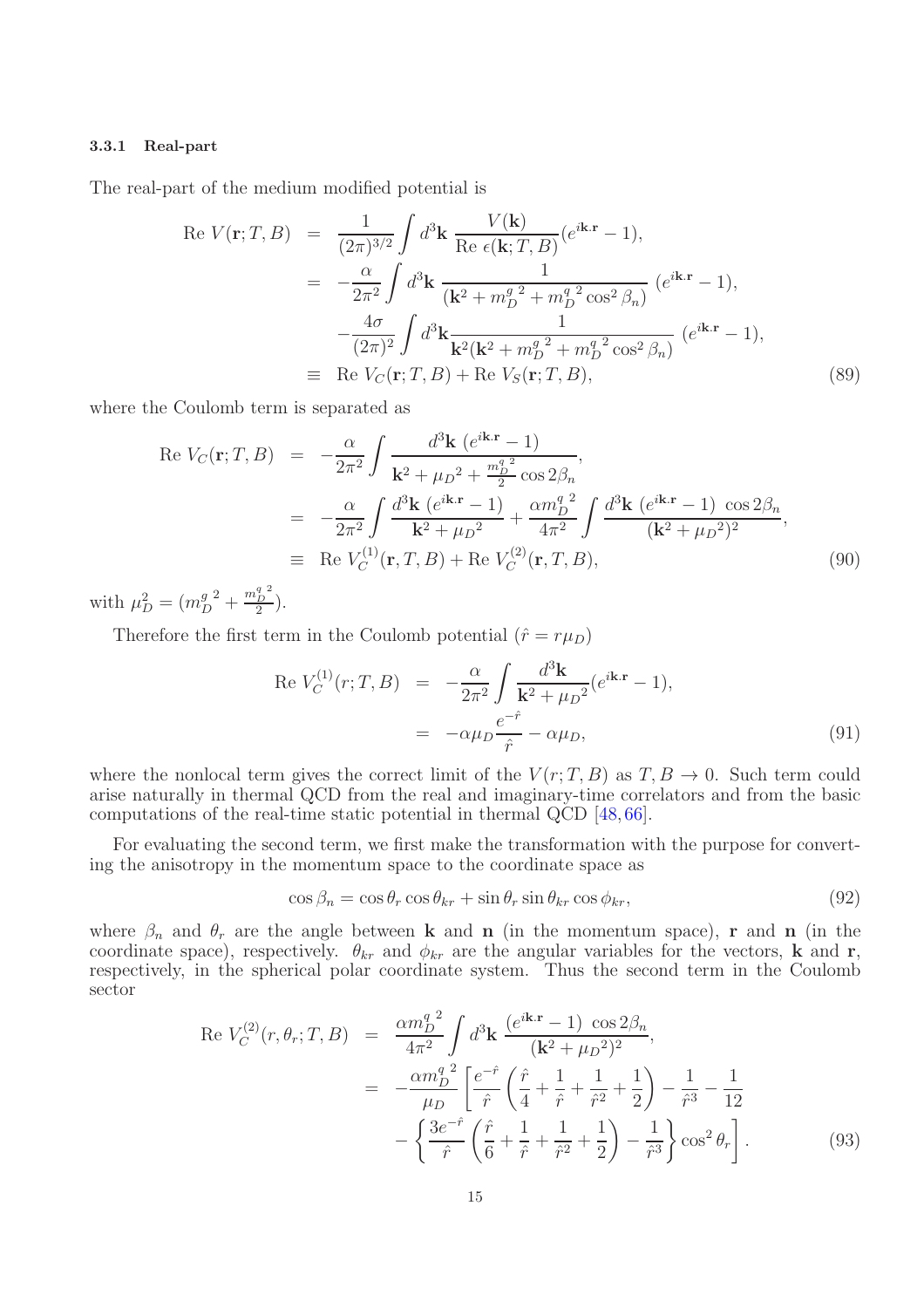Thus, the Coulomb potential in the presence of strong magnetic field is modified as

$$
\text{Re } V_C(r, \theta_r; T, B) = -\frac{\alpha m_D^q}{\mu_D} \left[ \frac{e^{-\hat{r}}}{\hat{r}} \left( \frac{\hat{r}}{4} + \frac{1}{\hat{r}} + \frac{1}{\hat{r}^2} + \frac{1}{2} + \frac{\mu_D^2}{m_D^q} \right) - \frac{1}{\hat{r}^3} - \frac{1}{12} + \frac{\mu_D^2}{m_D^q} \right] - \left\{ \frac{3e^{-\hat{r}}}{\hat{r}} \left( \frac{\hat{r}}{6} + \frac{1}{\hat{r}} + \frac{1}{\hat{r}^2} + \frac{1}{2} \right) - \frac{1}{\hat{r}^3} \right\} \cos^2 \theta_r \right]. \tag{94}
$$

Similarly, the medium modification to the string part in [\(89\)](#page-14-0) can be written as

$$
\begin{split} \text{Re } V_S(\mathbf{r}; T, B) &= -\frac{4\sigma}{(2\pi)^2} \int \frac{d^3 \mathbf{k} \, (e^{i\mathbf{k} \cdot \mathbf{r}} - 1)}{\mathbf{k}^2 \, (\mathbf{k}^2 + \mu_D^2 + \frac{m_D^{q-2}}{2} \cos 2\beta_n)}, \\ &= -\frac{4\sigma}{(2\pi)^2} \int \frac{d^3 \mathbf{k} \, (e^{i\mathbf{k} \cdot \mathbf{r}} - 1)}{\mathbf{k}^2 (\mathbf{k}^2 + \mu_D^2)} + \frac{2\sigma m_D^{q-2}}{(2\pi)^2} \int \frac{d^3 \mathbf{k} (e^{i\mathbf{k} \cdot \mathbf{r}} - 1) \, \cos 2\beta_n}{\mathbf{k}^2 (\mathbf{k}^2 + \mu_D^2)^2}, \\ &\equiv \text{Re } V_S^{(1)}(\mathbf{r}, T, B) + \text{Re } V_S^{(2)}(\mathbf{r}, T, B), \end{split} \tag{95}
$$

where, the first term in the string part is

Re 
$$
V_S^{(1)}(r; T, B) = -\frac{4\sigma}{(2\pi)^2} \int \frac{d^3 \mathbf{k} (e^{i\mathbf{k} \cdot \mathbf{r}} - 1)}{\mathbf{k}^2 (\mathbf{k}^2 + \mu_D^2)},
$$
  

$$
= \frac{2}{\mu_D} \sigma \hat{r} \left( \frac{e^{-\hat{r}}}{\hat{r}^2} - \frac{1}{\hat{r}^2} \right) + \frac{2\sigma}{\mu_D},
$$
(96)

and using the same transformation [\(92\)](#page-14-1), the second term is calculated as

$$
\text{Re } V_S^{(2)}(r, \theta_r; T, B) = \frac{2\sigma m_D^{q^2}}{(2\pi)^2} \int \frac{d^3 \mathbf{k} (e^{i\mathbf{k} \cdot \mathbf{r}} - 1) (2 \cos^2 \beta_n - 1)}{\mathbf{k}^2 (\mathbf{k}^2 + \mu_D^2)^2},
$$
\n
$$
= \frac{4m_D^{q^2}}{\mu_D^{3}} \sigma \hat{r} \left[ \frac{e^{-\hat{r}}}{\hat{r}} \left( \frac{1}{2\hat{r}} + \frac{1}{\hat{r}^2} + \frac{1}{\hat{r}^3} + \frac{1}{8} \right) + \frac{1}{24\hat{r}} - \frac{1}{\hat{r}^4} - \frac{1}{\hat{r}^4} - \frac{3}{\hat{r}} \left( \frac{3e^{-\hat{r}}}{12\hat{r}} \left( \frac{5}{12\hat{r}} + \frac{1}{\hat{r}^2} + \frac{1}{\hat{r}^3} + \frac{1}{12} \right) + \frac{1}{12\hat{r}^2} - \frac{1}{\hat{r}^4} \right) \cos^2 \theta_r \right]. \tag{97}
$$

Thus the medium modification to the string part in the presence of strong B becomes

$$
\text{Re } V_S(r, \theta_r; T, B) = \frac{4m_D^{q^2}}{\mu_D^{3}} \sigma \hat{r} \left[ \frac{e^{-\hat{r}}}{\hat{r}} \left( \frac{1}{2\hat{r}} + \frac{1}{\hat{r}^2} + \frac{1}{\hat{r}^3} + \frac{1}{8} + \frac{\mu_D^{2}}{2\hat{r}m_D^{q^2}} \right) + \frac{1}{24\hat{r}} - \frac{1}{\hat{r}^4} - \frac{\mu_D^{2}}{2\hat{r}^2 m_D^{q^2}} + \frac{\mu_D^{2}}{2\hat{r}m_D^{q^2}} - \left\{ \frac{3e^{-\hat{r}}}{\hat{r}} \left( \frac{5}{12\hat{r}} + \frac{1}{\hat{r}^2} + \frac{1}{\hat{r}^3} + \frac{1}{12} \right) + \frac{1}{12\hat{r}^2} - \frac{1}{\hat{r}^4} \right\} \cos^2 \theta_r \right]. \tag{98}
$$

So the real-part of the medium modified potential consists of central and noncentral components

$$
Re V(r, \theta_r; T, B) = Re V_{\text{central}}(r; T, B) + Re V_{\text{noncentral}}(r, \theta_r; T, B),
$$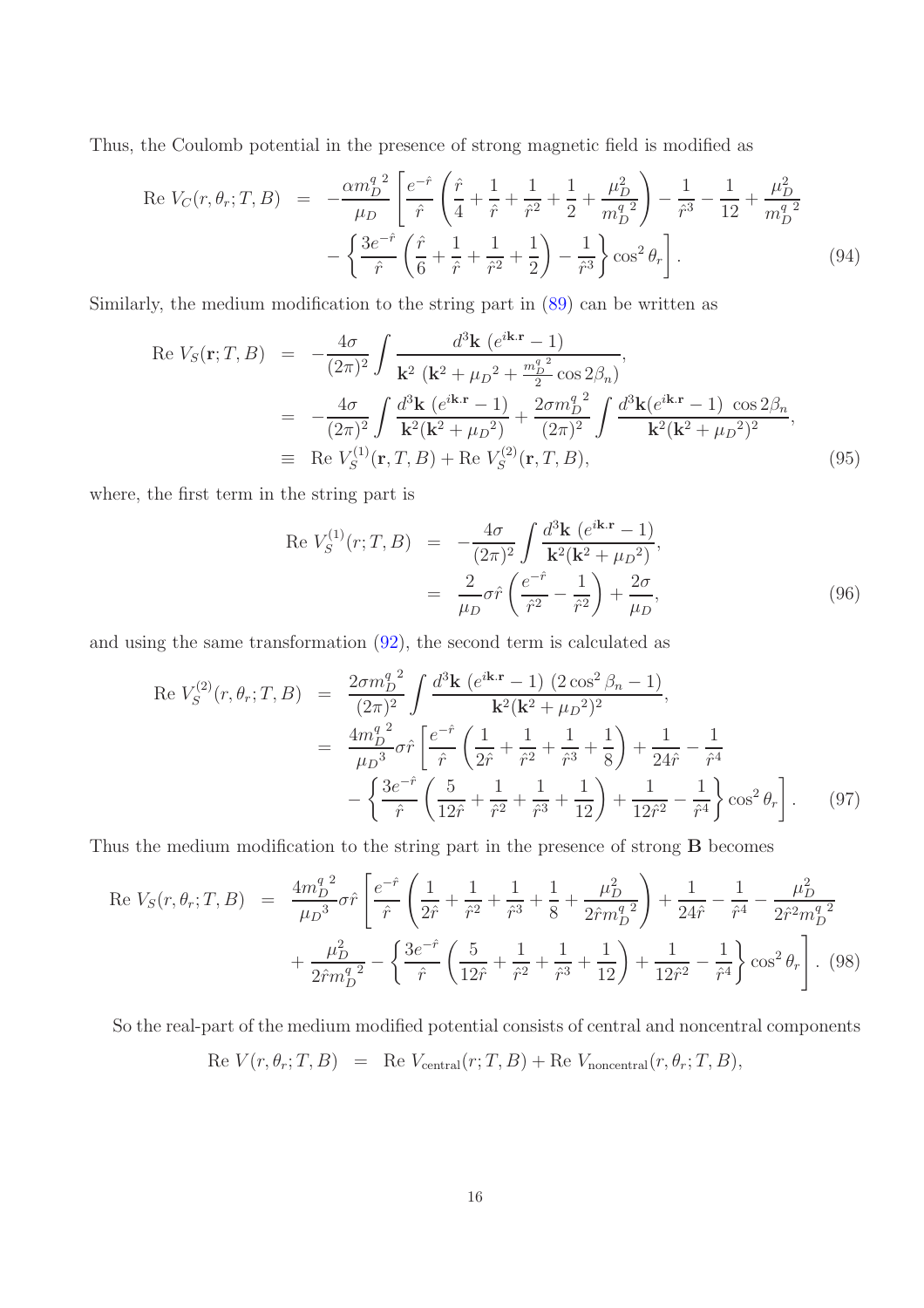<span id="page-16-0"></span>

Figure 1: (a) Real-part of the potential in a hot QCD medium (at a temperature T=200 MeV) as a function of inter-quark separation along the direction of strong magnetic field i) at  $(eB = 15m_{\pi}^2)$ , ii) for  $B = 0$ . (b) Same as in (a) but the orientation becomes transverse.

where the central component is

<span id="page-16-1"></span>
$$
\text{Re } V_{\text{central}}(r; T, B) = -\frac{\alpha m_D^{q^2}}{\mu_D} \left[ \frac{e^{-\hat{r}}}{\hat{r}} \left( \frac{\hat{r}}{4} + \frac{1}{\hat{r}} + \frac{1}{\hat{r}^2} + \frac{1}{2} + \frac{\mu_D^2}{m_D^{q^2}} \right) - \frac{1}{\hat{r}^3} - \frac{1}{12} + \frac{\mu_D^2}{m_D^{q^2}} \right] + \frac{4m_D^{q^2}}{\mu_D^{3}} \sigma \hat{r} \left[ \frac{e^{-\hat{r}}}{\hat{r}} \left( \frac{1}{2\hat{r}} + \frac{1}{\hat{r}^2} + \frac{1}{\hat{r}^3} + \frac{1}{8} + \frac{\mu_D^2}{2\hat{r}m_D^{q^2}} \right) + \frac{1}{24\hat{r}} - \frac{1}{\hat{r}^4} - \frac{\mu_D^2}{2\hat{r}^2 m_D^{q^2}} + \frac{\mu_D^2}{2\hat{r}m_D^{q^2}} \right] \,, \tag{99}
$$

and the noncentral component is

<span id="page-16-2"></span>Re 
$$
V_{\text{noncentral}}(r, \theta_r; T, B) = \cos^2 \theta_r \left[ \frac{\alpha m_D^q}{\mu_D} \left\{ \frac{3e^{-\hat{r}}}{\hat{r}} \left( \frac{\hat{r}}{6} + \frac{1}{\hat{r}} + \frac{1}{\hat{r}^2} + \frac{1}{2} \right) - \frac{1}{\hat{r}^3} \right\} - \frac{4m_D^q^2}{\mu_D^3} \sigma \hat{r} \left\{ \frac{3e^{-\hat{r}}}{\hat{r}} \left( \frac{5}{12\hat{r}} + \frac{1}{\hat{r}^2} + \frac{1}{\hat{r}^3} + \frac{1}{12} \right) + \frac{1}{12\hat{r}^2} - \frac{1}{\hat{r}^4} \right\} \right] (100)
$$

It is thus inferred that the strong magnetic field introduces angular dependence into the  $QQ$  interaction. To be specific,  $Q\bar{Q}$  interaction is more attractive when the  $Q\bar{Q}$  pair is aligned transverse to the magnetic field than when the pair is aligned (parallel alignment) along the magnetic field, which is reflected in Figure [1.](#page-16-0) We have observed that in the presence of the strong **B**, the  $Q\bar{Q}$ potential gets less screened compared its counterpart in the absence of magnetic field, which is due to softening of the screening/Debye masses.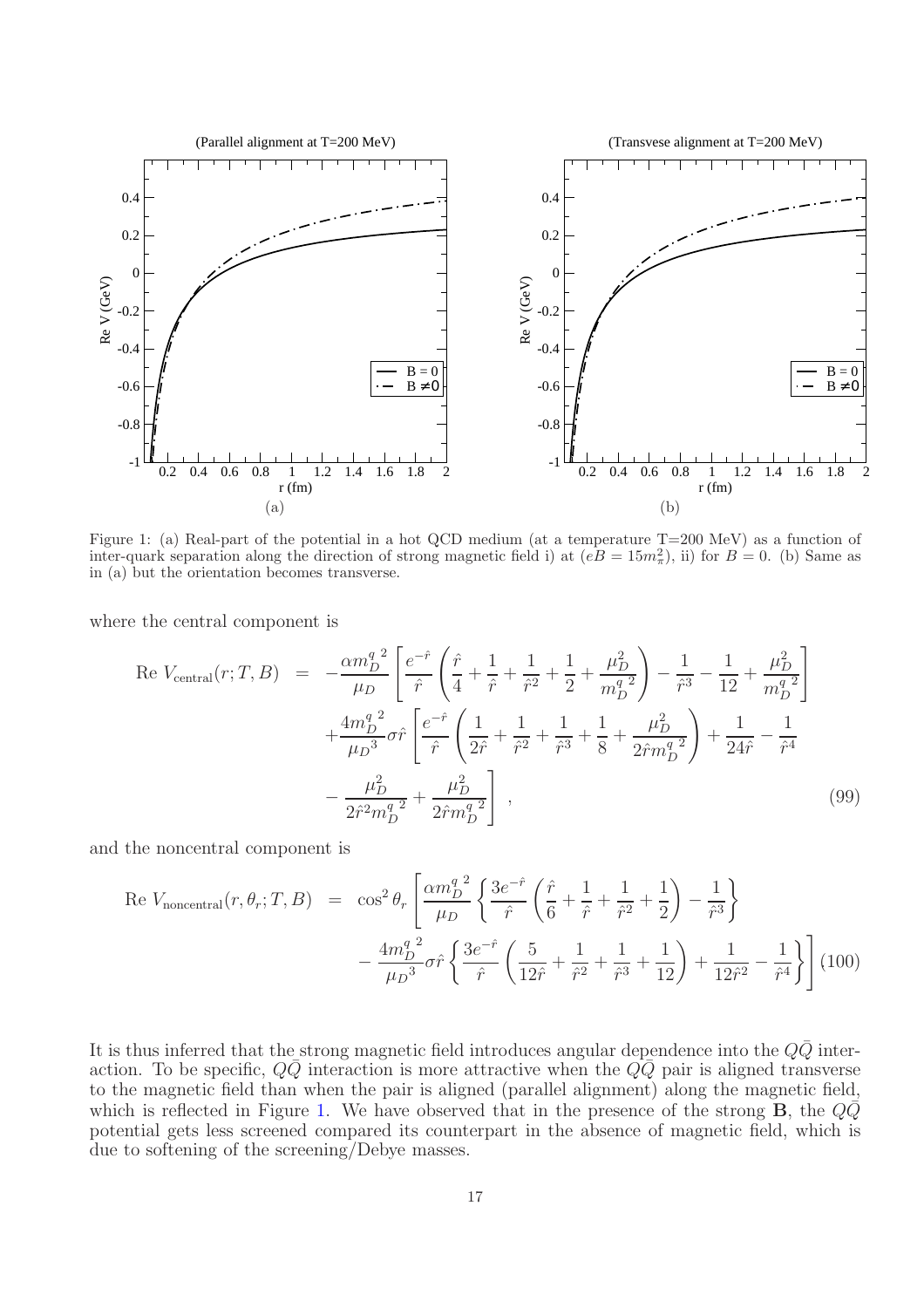<span id="page-17-0"></span>

Figure 2: Decomposition of real-part of the potential in Figure 1. (a) and (b) into the individual Coulomb, string components as a function of inter-quark separation at  $T=200$  MeV. For the completeness, the sum total of individual components is also displayed.

To decipher the effects of strong magnetic field on the (real) potential (in Figure 1) minutely, we postmortem it by decomposing into the Coulomb and string terms in Figure [2.](#page-17-0) We have found that the (strong) magnetic field affects the string part more than the coulomb part and the effect is more pronounced in the perpendicular alignment. The sting part increases (decreases) in the perpendicular (parallel) alignment whereas the coulomb part increases very slightly in both cases.

The effects of a background magnetic field on the screening of both electric and magnetic fields in the deconfined medium were much earlier studied by computing the electric and magnetic electric screening masses, respectively, by measuring the Polyakov loop correlators on the lattice [\[42](#page-25-0)[–44\]](#page-25-5). They found that the magnetic field enhances an increase of both screening masses and in addition, induces an anisotropy in Polyakov loop correlators, which in turn is translated into an anisotropy in  $Q\overline{Q}$  interacton. However, the lattice estimates for the electric screening masses are somehow much larger than our results, which may be due to the large nonperturbative effects, beyond the scope of our perturbative framework.

#### 3.3.2 Imaginary-part

We had seen earlier in  $(86)$  that the imaginary-part of permittivity is separable into the quarkand gluon-loop contribution. So we first find out the quark-loop (labelled as q) contribution  $(87)$ to the imaginary-part of the potential, which, however, vanishes

$$
\text{Im } V^q(\mathbf{r}; T, B) = 0. \tag{101}
$$

This happens due to the appearance of Dirac delta function,  $\delta(k_z)$  in the q-contribution to the imaginary part of permittivity. The appearance of delta function can be understood from the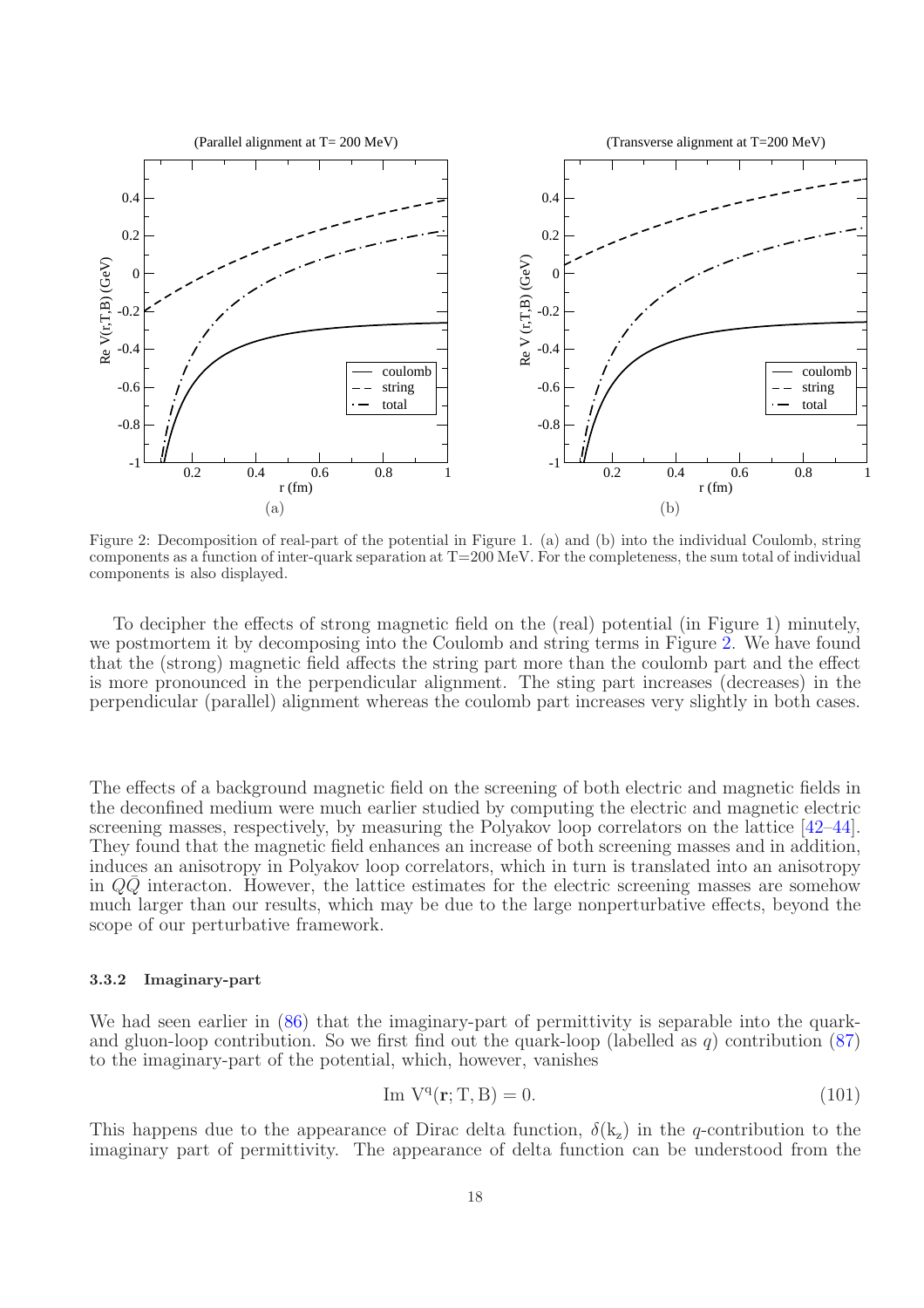constraint on the motion of the quarks in LLL states, due to the strong magnetic field (z direction). As a subsequent consequence, the dispersion relation for the massless quarks in the LLL states will simply be,  $\omega = \pm k_z$ . So, in the static limit, there will be no longitudinal energy-momentum transfer in the inelastic process involving massless quarks.

Next we will calculate the gluon-loop contribution of the permittivity [\(88\)](#page-13-1), where the Coulomb term is given by

Im 
$$
V_C^g(\mathbf{r}; T, B) = \frac{1}{(2\pi)^{3/2}} \int d^3 \mathbf{k} \left( e^{i\mathbf{k} \cdot \mathbf{r}} - 1 \right) \left( -\sqrt{\frac{2}{\pi}} \frac{\alpha}{\mathbf{k}^2} \right) \left( \frac{-m_D^g^2 \pi T \mathbf{k}^2}{\mathbf{k} (\mathbf{k}^2 + m_D^g^2 + m_D^g^2 \cos^2 \beta_n)^2} \right),
$$
  
\n
$$
= \frac{\alpha m_D^g^2 T}{2\pi} \int \frac{d^3 \mathbf{k} \left( e^{i\mathbf{k} \cdot \mathbf{r}} - 1 \right)}{\mathbf{k} (\mathbf{k}^2 + \mu_D^2)^2} - \frac{\alpha m_D^g^2 m_D^g^2 T}{2\pi} \int \frac{d^3 \mathbf{k} (e^{i\mathbf{k} \cdot \mathbf{r}} - 1) \cos 2\beta_n}{\mathbf{k} (\mathbf{k}^2 + \mu_D^2)^3},
$$
  
\n
$$
\equiv \Psi_1(\hat{r}) + \Psi_2(\hat{r}, \theta_r),
$$
\n(102)

where  $\Psi_1$  is given by

$$
\Psi_1(\hat{r}) = \frac{-\alpha m_D^{g \, 2} T}{\mu_D^2} \phi_0(\hat{r}).\tag{103}
$$

By substituting the transformation between the angular variables in momentum-space anisotropy and the coordinate-space anisotropy  $(92)$ ,  $\Psi_2$  is obtained as

$$
\Psi_2(\hat{r}, \theta_r) = -\frac{2\alpha m_D^g^2 m_D^q^2 T}{\mu_D^4} \left[ \int_0^\infty \frac{z dz}{(z^2 + 1)^3} \left\{ \left( -\frac{\sin(z\hat{r})}{(z\hat{r})} - \frac{2\cos(z\hat{r})}{(z\hat{r})^2} + \frac{2\sin(z\hat{r})}{(z\hat{r})^3} \right) \right. \right. \\
\left. + \left. \left( \frac{2\sin(z\hat{r})}{(z\hat{r})} + \frac{6\cos(z\hat{r})}{(z\hat{r})^2} - \frac{6\sin(z\hat{r})}{(z\hat{r})^3} \right) \cos^2\theta_r \right\} + \frac{1}{3} \int_0^\infty \frac{z dz}{(z^2 + 1)^3} \right]. \tag{104}
$$

which, in addition to r, also depends on the relative orientation of  $Q\bar{Q}$  pair with respect to the magnetic field.

Similarly the imaginary-part to the string term is obtained as

Im 
$$
V_S^g(\mathbf{r}; T, B) = \frac{1}{(2\pi)^{3/2}} \int d^3 \mathbf{k} \left( e^{i\mathbf{k} \cdot \mathbf{r}} - 1 \right) \left( -\frac{4\sigma}{\sqrt{2\pi} \mathbf{k}^4} \right) \left( \frac{-m_D^g{}^2 \pi T \mathbf{k}^2}{\mathbf{k} (\mathbf{k}^2 + m_D^g{}^2 + m_D^g{}^2 \cos^2 \beta_n)^2} \right),
$$
  
\n
$$
\equiv \Psi_3(\hat{r}) + \Psi_4(\hat{r}, \theta_r).
$$
\n(105)

where  $\Psi_3(\hat{r})$  is calculated as

$$
\Psi_3(\hat{r}) = \frac{-2\sigma m_D^g{}^2 T}{\mu_D{}^4} \Psi_0(\hat{r}), \tag{106}
$$

and  $\Psi_4$  is obtained as

$$
\Psi_4(\hat{r}, \theta_r) = -\frac{4\sigma m_D^g^2 m_D^q^2 T}{\mu_D^6} \left[ \int_0^\infty \frac{dz}{z(z^2 + 1)^3} \left\{ \left( -\frac{\sin(z\hat{r})}{(z\hat{r})} - \frac{2\cos(z\hat{r})}{(z\hat{r})^2} + \frac{2\sin(z\hat{r})}{(z\hat{r})^3} \right) \right. \right. \\
\left. + \left. \left( \frac{2\sin(z\hat{r})}{(z\hat{r})} + \frac{6\cos(z\hat{r})}{(z\hat{r})^2} - \frac{6\sin(z\hat{r})}{(z\hat{r})^3} \right) \cos^2\theta_r \right\} + \frac{1}{3} \int_0^\infty \frac{dz}{z(z^2 + 1)^3} \right]. \tag{107}
$$

Thus, *like* the real-part, the imaginary-part of the potential also consists of central and noncentral components

$$
\text{Im } V(r, \theta_r; T, B) = \text{Im } V_{\text{central}}(r; T, B) + \text{Im } V_{\text{noncentral}}(r, \theta_r; T, B),
$$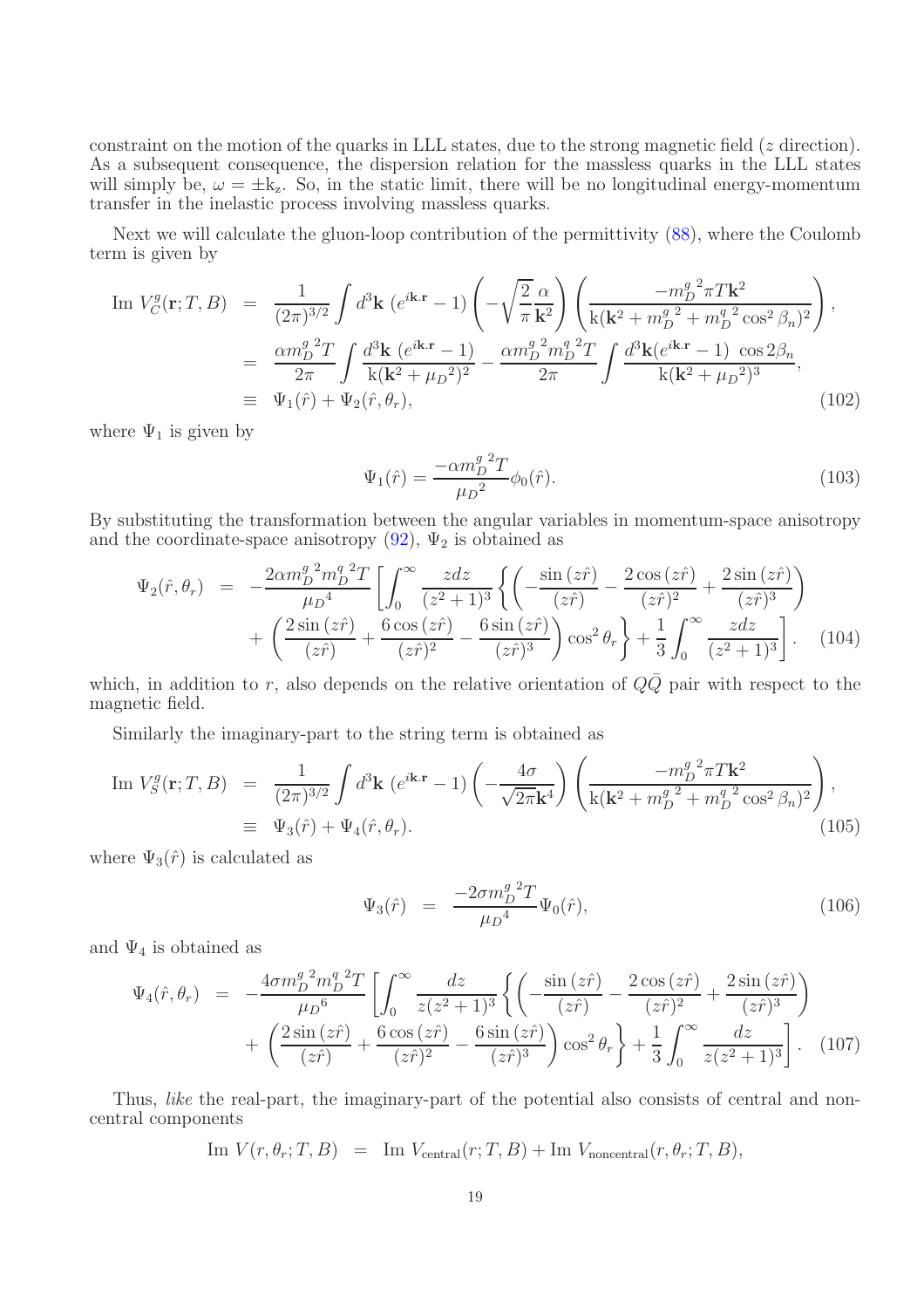<span id="page-19-0"></span>

Figure 3: Variation of the imaginary part of the potential as a function of  $r$  at T=200 MeV with the identical of Figure 1

where the central component is written as

Im 
$$
V_{\text{central}}(r; T, B)
$$
 = 
$$
\frac{\alpha m_D^g{}^2 T \hat{r}^2}{9\mu D^2} (-4 + 3\gamma_E + 3 \log \hat{r})
$$

$$
-\frac{2\sigma m_D^g{}^2 T}{\mu D^4} \left(\frac{\hat{r}^2}{6} + \frac{(-107 + 60\gamma_E + 60 \log \hat{r}) \hat{r}^4}{3600}\right)
$$

$$
-\frac{2\alpha m_D^g{}^2 m_D^g{}^2 T}{\mu D^4} \left[\int_0^\infty \frac{z dz}{(z^2 + 1)^3} \left(-\frac{\sin(z\hat{r})}{(z\hat{r})} - \frac{2 \cos(z\hat{r})}{(z\hat{r})^2} + \frac{2 \sin(z\hat{r})}{(z\hat{r})^3} + \frac{1}{3}\right)\right]
$$

$$
-\frac{4\sigma m_D^g{}^2 m_D^g{}^2 T}{\mu D^6} \left[\int_0^\infty \frac{dz}{z(z^2 + 1)^3} \left(-\frac{\sin(z\hat{r})}{(z\hat{r})} - \frac{2 \cos(z\hat{r})}{(z\hat{r})^2} + \frac{2 \sin(z\hat{r})}{(z\hat{r})^3} + \frac{1}{3}\right)\right], \qquad (108)
$$

while the noncentral component is written as

Im 
$$
V_{\text{noncentral}}(r, \theta_r; T, B)
$$
 = 
$$
\left[ -\frac{2\alpha m_D^g^2 m_D^g^2 T}{\mu D^4} \left\{ \int_0^\infty \frac{z dz}{(z^2 + 1)^3} \left( \frac{2 \sin (z\hat{r})}{(z\hat{r})} + \frac{6 \cos (z\hat{r})}{(z\hat{r})^2} - \frac{6 \sin (z\hat{r})}{(z\hat{r})^3} \right) \right\} - \frac{4 \sigma m_D^g^2 m_D^g^2 T}{\mu D^6} \left\{ \int_0^\infty \frac{dz}{z(z^2 + 1)^3} \left( \frac{2 \sin (z\hat{r})}{(z\hat{r})} + \frac{6 \cos (z\hat{r})}{(z\hat{r})^2} - \frac{6 \sin (z\hat{r})}{(z\hat{r})^3} \right) \right\} \cos^2 \theta_r.(109)
$$

We have now displayed the effect of strong magnetic field on the imaginary part of the heavy quark potential in Figure [3](#page-19-0) as a function of interparticle separation  $(r)$  with respect to the direction of magnetic field for two orientations of  $\bf{r}$  with respect to the direction of magnetic field (direction of anisotropy itself). It is found that the magnitude of imaginary-part in general gets reduced in strong B compared to  $B = 0$ , which can again be attributed due to the softening of the Debye mass. However, the decrease (in magnitude) is lesser in the transverse direction than in the direction of magnetic field.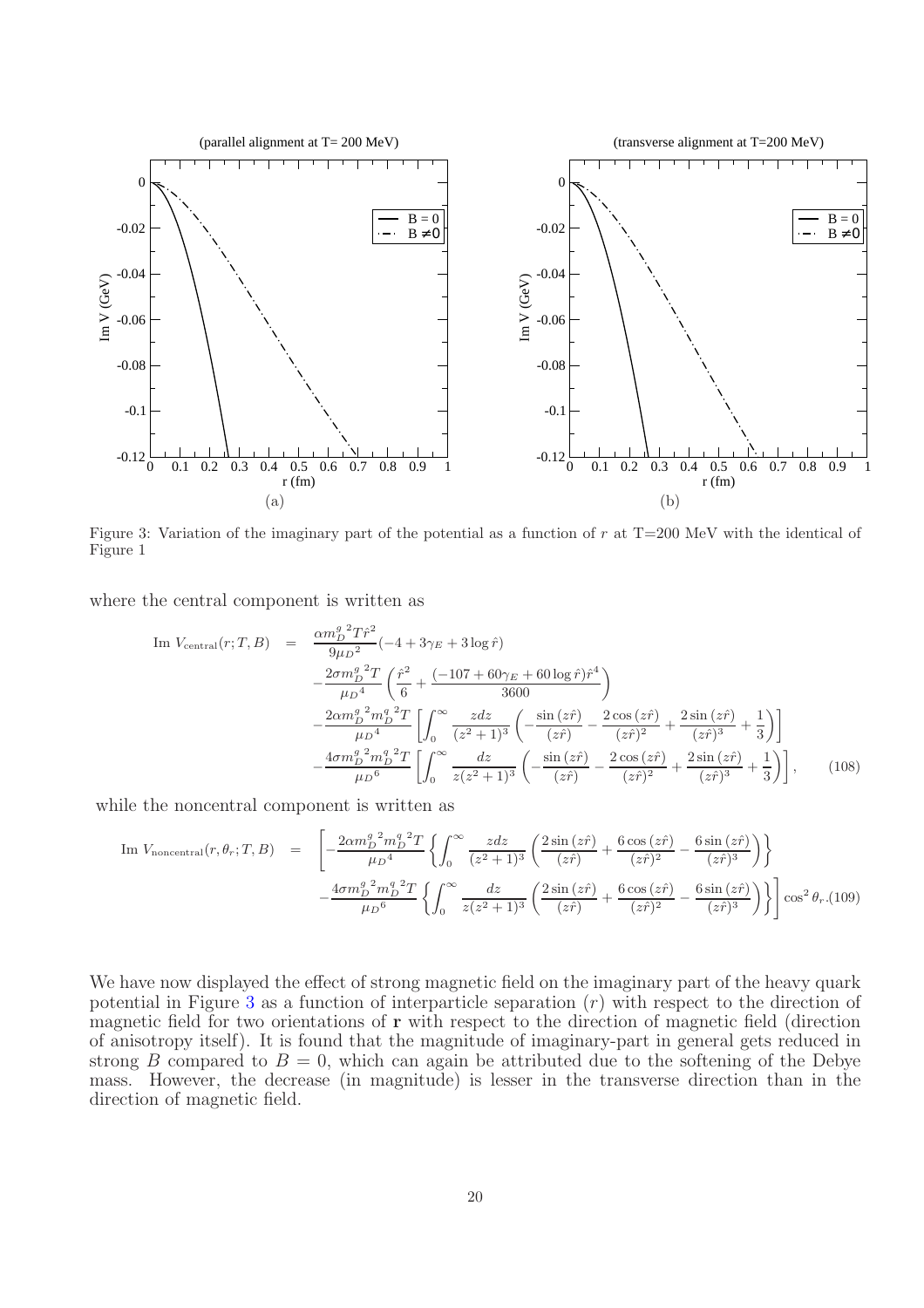## 4 Properties of Quarkonia in strong B and its dissociation

In order to study how the presence of an external strong magnetic field affects the in-medium properties of  $QQ$  (nonrelativistic) bound states immersed in a hot QCD medium, we have solved the Schrodinger equation numerically with the potential thus obtained in [\(99\)](#page-16-1) and [\(100\)](#page-16-2). Since the potential is complex so the real- and imaginary-parts of the potential yield the binding energies and in-medium widths of the bound states in the presence of strong B, respectively. Since real-part has both spherical and nonspherical component and the nonspherical (angular) component is very small compared to the spherical component, so we have treated the nonspherical component as a perturbation and calculated the binding energies for the  $J/\Psi$  and  $\Upsilon$  states in a first-order perturbation theory. The binding energies thus obtained numerically decreases with the temperature (seen in Figure 4), however, its value gets enhanced in comparison to the absence of B value.

We have also calculated the in-medium widths  $(\Gamma)$  of quarkonia with the imaginary part of the  $Q\bar{Q}$  potential in first-order perturbation theory. Assuming the ground states of  $c\bar{c}$  and  $b\bar{b}$  states (which are  $J/\psi$  and  $\Upsilon$ , respectively) as the Coulombic bound states, the widths are calculated numerically from the relation:

$$
\Gamma = -\int d^3 \mathbf{r} \ |\Psi(r)|^2 \ \text{Im}V(r, \theta_r; T, B), \tag{110}
$$

where  $\Psi(r)$  is the ground state wave function and is given by

$$
\Psi(r) = \frac{1}{\sqrt{\pi a_0^3}} e^{-\frac{r}{a_0}} \tag{111}
$$

wth  $a_0$  as the radius of the first Bohr orbit for  $Q\overline{Q}$  bound state. The widths, Γ's are found to increase with the temperature (Figure 4), but its magnitude gets reduced compared to  $\mathbf{B} = \mathbf{0}$ result.

Finally we have studied the quasi-free dissociation of quarkonium states by the competition of binding energies and medium widths, which originate from the real- and imaginary-parts of the potential in a medium, respectively. The quantitative study of the dissociation is made by the above competition between screening and Landau damping, in particular, when the binding energy of a particular quarkonium state (*i*) is equal to the half of its width, *i.e.* B.E. $|_i = \frac{\Gamma_i}{2}$ . Since both quantities (B.E. and Γ) depend on the temperature and the strength of the strong magnetic field, so the above relation gives the temperature of the hot medium  $(T_d)$  in a strong B at which the  $Q\overline{Q}$  state gets excited and moves to the continuum. We have obtained the  $T_d$ 's for  $J/\Psi$  and  $\Upsilon$  as 1.59 T<sub>C</sub> and 2.22 T<sub>C</sub>, respectively.

## 5 Conclusions and future outlook

In this work, we have have delved into the effects of strong magnetic field on the ground state properties of  $J/\psi$  and  $\Upsilon$  in a hot QCD medium through the color screening and the Landau damping phenomena. For that purpose, we first thermalize the Schwinger propagator in the lowest Landau level (LLL) and the Feynman propagator for quarks and gluons, respectively to obtain the gluon self-energy for a thermal QCD medium with massless flavours in a strong magnetic field. We found that the medium does not contribute to the quark-loop contribution rather its vacuum contribution yields an angular dependence to the self-energy. This finding can be envisaged by the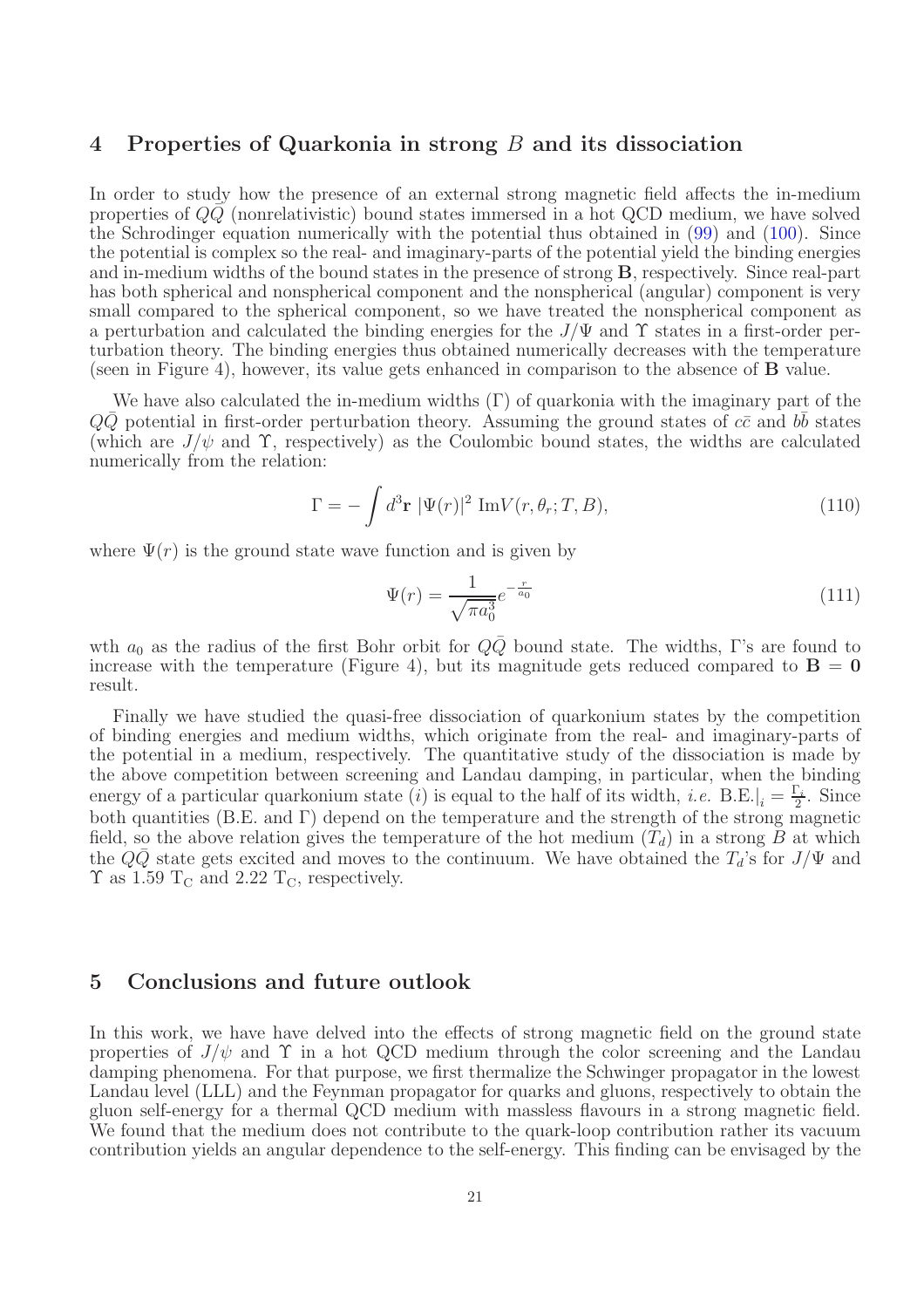

Figure 4: The decay width vs 2× binding energy for  $J/\Psi$  and  $\Upsilon$  in strong magnetic field at  $eB = 15m_{\pi}^2$ .

equivalence between the massless QED in  $(1+1)$  dimension (Schwinger model) with the massless thermal QCD in strong magnetic field, which forbids any medium (finite temperature) correction to the self-energy. Thus the self-energy introduces the angular dependence in the resummed propagators and, hence the permittivity of the medium becomes anisotropic, i.e. behaves like a tensor, which in fact inserts the nonspherical (anisotropic) term in  $QQ$  potential.

Overall the real part of the potential in the strong B is found more attractive as compared to the thermal medium in the absence of magnetic field  $(\mathbf{B} = \mathbf{0})$ , due to the softening of the Debye masses. Moreover, the  $QQ$  potential is more attractive in the transverse alignment as compared to the parallel alignment of the  $QQ$  pair with respect to the magnetic field, which is also seen in the lattice studies [\[42,](#page-25-0) [43\]](#page-25-1). On the other hand, the magnitude of the imaginary-part decreases, compared to  $B = 0$  case. However, this decrease is less pronounced in the transverse direction than the parallel alignment.

Finally we have solved the Schrodinger equation with the spherical part of the (real) potential numerically to obtain the eigen function, which in turn is used to calculate the first-order correction due to the nonspherical part of (real) of the potential in the time-independent perturbation theory. The binding energies for  $J/\Psi$  and  $\Upsilon$  thus obtained are found larger in comparison to the  $\mathbf{B} = \mathbf{0}$ case. Similarly we have also studied numerically the effect of the magnetic field on the medium induced width of quarkonia from the imaginary part of the potential in first-order perturbation theory, which, on the contrary is smaller than in the absence of B. Finally, with these inputs on the properties of quarkonia in strong B, we have studied the quasi-free dissociation of  $J/\psi$  and Υ in the magnetized thermal QCD medium with an optimized criterion on the binding energy and width of a particular resonance - B.E.= Width  $(\Gamma)/2$ . The dissociation temperatures  $(T_d)$  are thus found as  $1.59T_c$  and  $2.22T_c$ , respectively, which are larger than the  $T_d$ 's in the absence of B. Thus the presence of strong magnetic field does not favour the early dissolution of quarkonia in the medium.

The nonspherical (anisotropic) interaction in the potential could have consequences on the meson spectrum in heavy-ion phenomenology in the meson spectrum [\[27,](#page-24-16) [36,](#page-24-22) [67–](#page-25-26)[69\]](#page-25-27) because the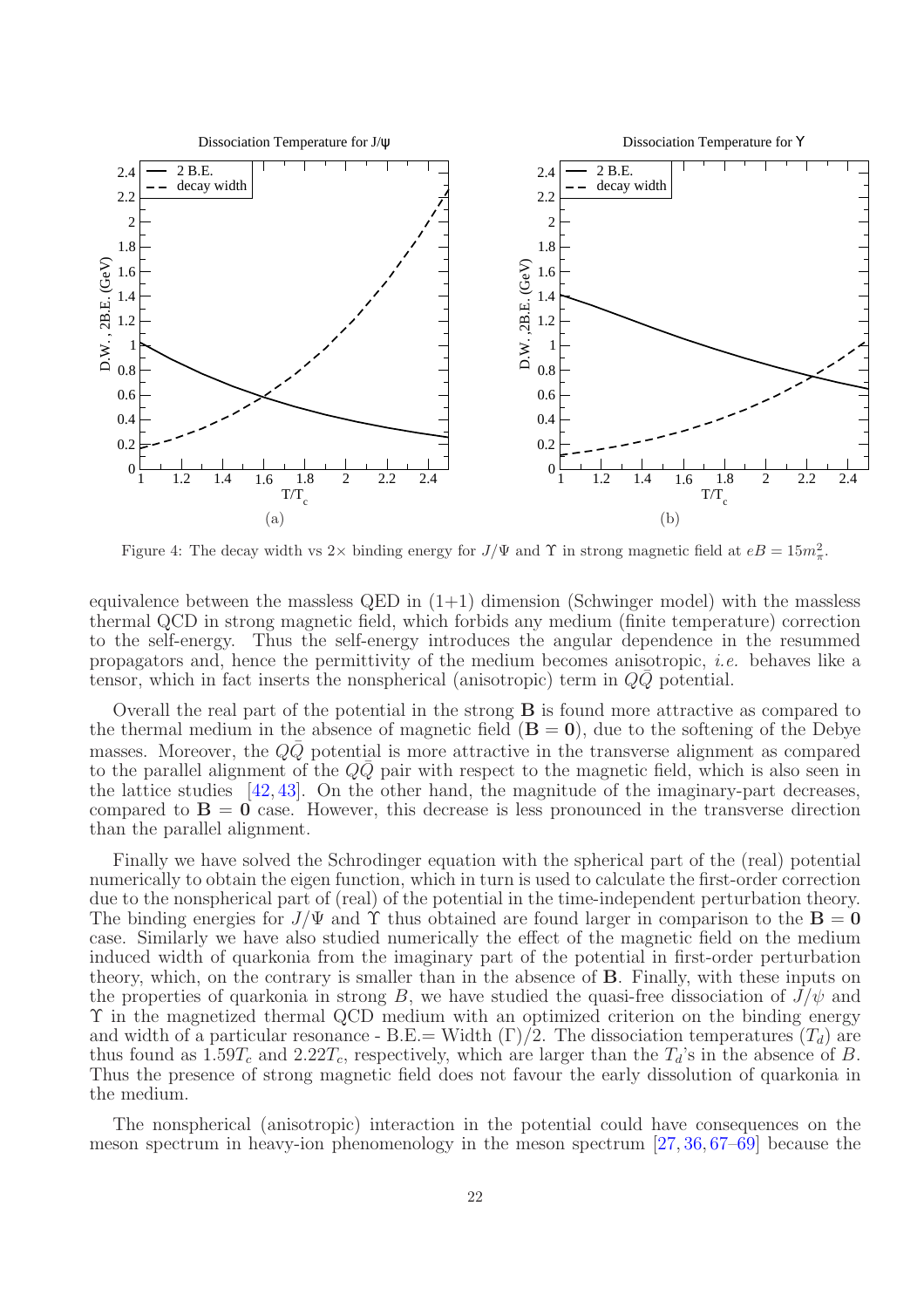perturbation to the energy levels due to the nonspherical interaction may modify their production as well as decay rates etc. As we have noticed that the strong magnetic field affects the string part more than the Coulomb part, *especially* for the perpendicular alignment of  $QQ$  pairs. One of the possible consequence is that the particle production, mainly mesons through the strong breaking could be affected. One of the corollary of the anisotropic interaction may affect the thermalization process, which could be verified through the measurement of the elliptic flow.

## Acknowledgements

We are thankful to Shubhalaxmi Rath for taking part in the discussion on this work. BKP is thankful to the CSIR (Grant No.03 (1407)/17/EMR-II), Government of India for the financial assistance.

# Appendices

## <span id="page-22-0"></span>A Anisotropic contribution in gluon self-energy

In a magnetic field, the energy levels of a quark  $(f)$  in vacuum get discretized into Landau  $(n =$  $0, 1, 2, \cdots$ ) levels as

$$
\omega_{f,n}(p_L) = \sqrt{p_L^2 + m_f^2 + 2n|q_f B|}.\tag{A.112}
$$

However, if the magnetic field is strong enough  $(|q_fB| >> T^2)$ , quarks are confined to be in the LLL  $(n = 0)$ , due to the large energy gap  $(\sim O(\sqrt{eB}))$  between LLL and higher Landau levels  $(n = 1, 2, \dots)$  and results an anisotropy  $(p_L \ll p_T)$  in the momentum distribution of quarks with a negative anisotropic parameter  $\xi = \frac{p_T^2}{2p_L^2} - 1$ ). Therefore, the distribution functions for the quarks  $n_F (p_0)$  in [\(50\)](#page-8-1) can be approximated by the isotropic one, at least, for weak anisotropy ( $\xi \ll 1$ )

<span id="page-22-1"></span>
$$
n_F^{\text{aniso}}(p) = \frac{1}{e^{\beta \sqrt{p^2 - \xi(\mathbf{p}.\mathbf{n})^2 + \mathbf{m}_\mathbf{f}^2} + 1}},\tag{A.113}
$$

where,  $p = (0, 0, p_z)$  and **n** is the direction of the anisotropy, *i.e.* the direction of magnetic field. For weak anisotropy, we may expand the distribution function  $(A.113)$  in the powers of  $\xi$  and retain the term linear in  $\xi$  only,

$$
n_F^{\text{aniso}}(p_0) = n_F(p_0) + \xi \frac{(\mathbf{p}.\mathbf{n})^2}{2p_0T} e^{\frac{|p_0|}{T}} n_F^2(p_0) + \cdots
$$
 (A.114)

Therefore, the quark-loop contribution [\(51\)](#page-8-2) in a strong magnetic field deviates from the same in isotropic medium [\(38\)](#page-7-0) and is decomposed into isotropic and anisotropic components,

<span id="page-22-2"></span>
$$
\Pi_{11}^{q,\mu\nu}(k_{\parallel}) = \Pi_{11(iso)}^{q,\mu\nu}(k_{\parallel}) + \Pi_{11(aniso)}^{q,\mu\nu}(k_{\parallel}). \tag{A.115}
$$

We are now going to calculate the anisotropic contribution up to the order  $\xi$ 

$$
\Pi_{11(\text{aniso})}^{q,\mu\nu}(k_{\parallel}) = \xi \left( I_1^{\mu\nu}(k_{\parallel}) + I_2^{\mu\nu}(k_{\parallel}) + I_3^{\mu\nu}(k_{\parallel}) + I_4^{\mu\nu}(k_{\parallel}) \right), \tag{A.116}
$$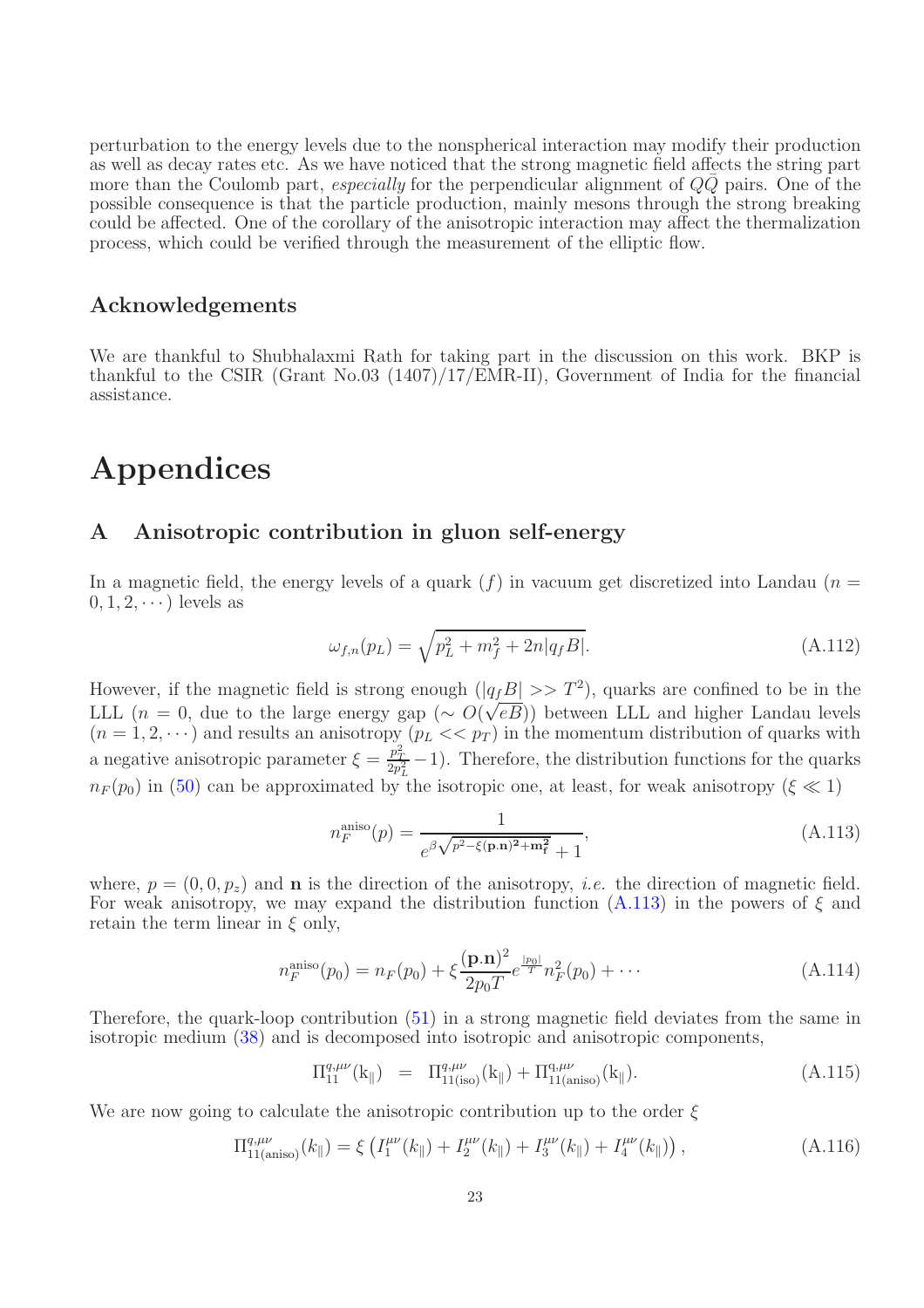where  $I_1^{\mu\nu}$  $I_1^{\mu\nu}, I_2^{\mu\nu}$  $l_1^{\mu\nu},\,l_3^{\mu\nu}$  $J_3^{\mu\nu}$  and  $I_4^{\mu\nu}$  $4^{\mu\nu}$  are given by

$$
I_1^{\mu\nu}(\mathbf{k}_{\parallel}) = -\frac{g^{\prime 2}}{2} \int \frac{dp_{\parallel}^2}{(2\pi)^4} L^{\mu\nu} \left( \frac{2\pi \ n_F^2(p_0) \ \exp\left(\frac{|p_0|}{T}\right) (\mathbf{p}.\mathbf{n})^2}{2p_0 T(q_{\parallel}^2 - m_f^2 + i\epsilon)} \right) \delta(p_{\parallel}^2 - m_f^2), \tag{A.117}
$$

$$
I_2^{\mu\nu}(\mathbf{k}_{\parallel}) = -\frac{g^{\prime 2}}{2} \int \frac{dp_{\parallel}^2}{(2\pi)^4} L^{\mu\nu} \left( \frac{2\pi n_F^2(p_0) \exp\left(\frac{|p_0|}{T}\right) (\mathbf{p}.\mathbf{n})^2 2\pi i n_F(q_0)}{2p_0 T} \right) \delta(p_{\parallel}^2 - m_f^2) \times \delta(q_{\parallel}^2 - m_f^2), \tag{A.118}
$$

$$
I_3^{\mu\nu}(\mathbf{k}_{\parallel}) = -\frac{g^{\prime 2}}{2} \int \frac{dp_{\parallel}^2}{(2\pi)^4} L^{\mu\nu} \left( \frac{2\pi \ n_F^2(q_0) \ \exp\left(\frac{|q_0|}{T}\right) (\mathbf{q}.\mathbf{n})^2}{2q_0 T (p_{\parallel}^2 - m_f^2 + i\epsilon)} \right) \delta(q_{\parallel}^2 - m_f^2), \tag{A.119}
$$

$$
I_4^{\mu\nu}(\mathbf{k}_{\parallel}) = -\frac{g^{\prime 2}}{2} \int \frac{dp_{\parallel}^2}{(2\pi)^4} L^{\mu\nu} \left( \frac{2\pi \ n_F^2(q_0) \ \exp\left(\frac{|q_0|}{T}\right) (\mathbf{q}.\mathbf{n})^2 \ 2\pi i n_F(p_0)}{2q_0 T} \right) \delta(q_{\parallel}^2 - m_f^2) \times \delta(p_{\parallel}^2 - m_f^2). \tag{A.120}
$$

The longitudinal component of the real-part of the anisotropic component [\(A.115\)](#page-22-2) comes out to be zero

$$
Re\Pi_{11(\text{aniso})}^{q,||}(k_z) = 0,
$$
\n(A.121)

because

Re 
$$
I_1^{q, \parallel}(\mathbf{k}_z) + \text{Re } I_3^{q, \parallel}(\mathbf{k}_z) = 0
$$
,  
Re  $I_2^{q, \parallel}(\mathbf{k}_z) = 0$ , Re  $I_4^{q, \parallel}(\mathbf{k}_z) = 0$ .

Similarly the imaginary-part of the anisotropic contribution also vanishes

$$
Im\Pi_{11(\text{aniso})}^{q,||}(k_z) = 0.
$$
\n(A.122)

## <span id="page-23-0"></span>References

- <span id="page-23-1"></span>[1] I.A. Shovkovy, Lect. Notes Phys. 871, 13 (2013).
- <span id="page-23-2"></span>[2] N. Muller, J.A. Bonnet, Phys. Rev. D 89 094023 (2014).
- <span id="page-23-3"></span>[3] D. Kharzeev, L. McLerran, H. Warringa, Nucl. Phys. A 803, 227 (2008).
- <span id="page-23-4"></span>[4] V. Skokov, A. Illarionov, V. Toneev, Int. J. Mod. Phys. A 24, 5925 (2009).
- [5] D.S. Lee, C.N. Leung and Y.J. Ng, Phys. Rev. D 55, 6504 (1997).
- <span id="page-23-5"></span>[6] V.P. Gusynin and I.A. Shovkovy, Phys. Rev. D 56, 5251 (1997).
- <span id="page-23-6"></span>[7] A. Haber, F. Preis and A. Schmitt, Phys. Rev. D 90, 125036 (2014).
- <span id="page-23-7"></span>[8] K. Fukushima, D.E. Kharzeev and H.J. Warringa, Phys. Rev. D78, 074033 (2008).
- [9] D.E. Kharzeev and D.T. Son, Phys. Rev. Lett. 106 (2011).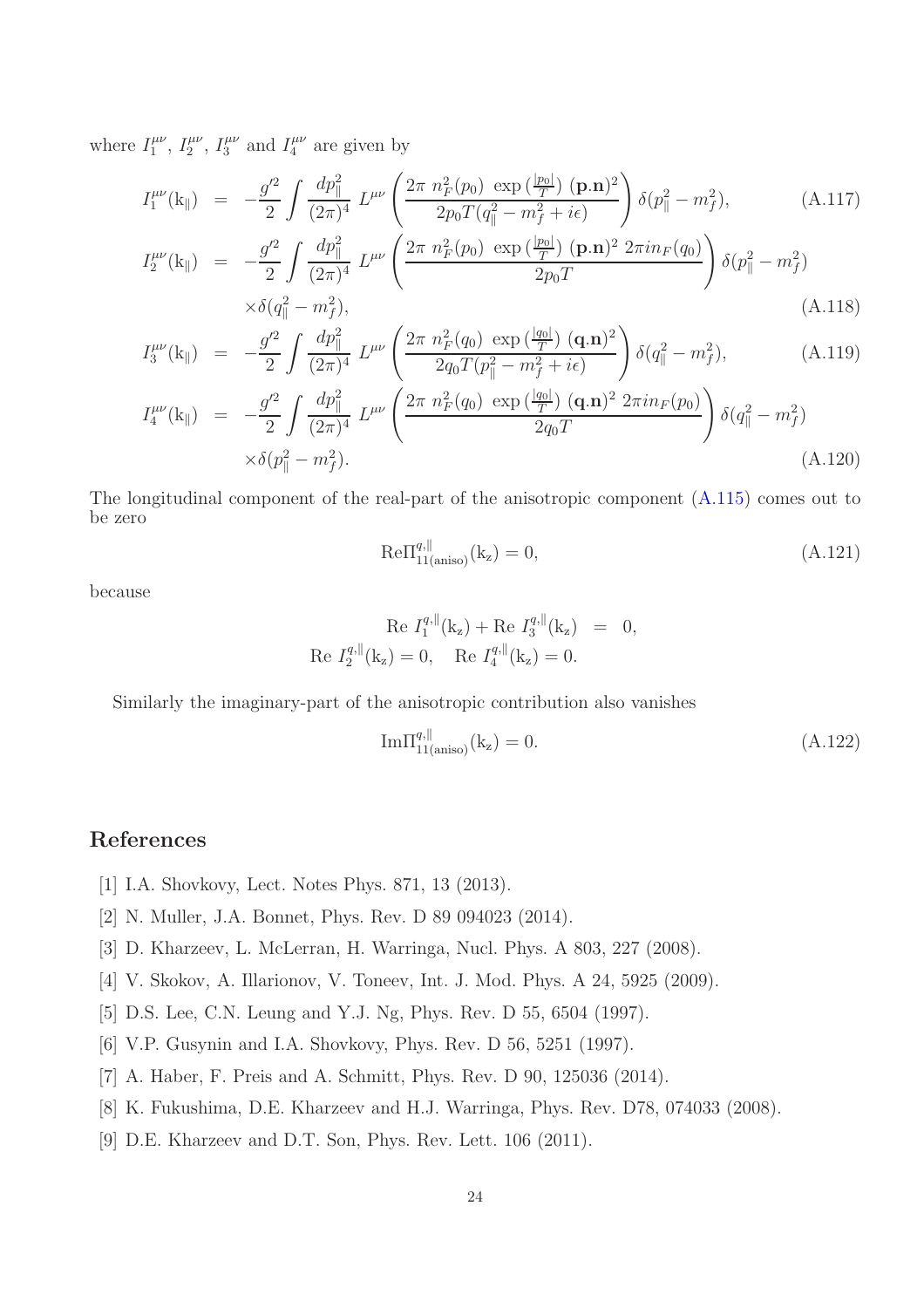- <span id="page-24-1"></span><span id="page-24-0"></span>[10] D.E. Kharzeev, J. Liao, S.A. Voloshin and G. Wang, Prog. Part. Nucl. Phys. 88 (2016).
- [11] V. Braguta, M.N. Chernodub, V.A. Goy, K. Landsteiner, A.V. Molochkov and M.I.Polikarpov, Phys. Rev. D 89, 074510 (2014).
- <span id="page-24-2"></span>[12] M.N. Chernodub, A. Cortijo, A.G. Grushin, K. Landsteiner and M.A.H. Vozmediano, Phys. Rev. B 89, 081407 (2014).
- <span id="page-24-3"></span>[13] K. Tuchin, Phys. Rev. C 88, 024910 (2013).
- <span id="page-24-4"></span>[14] A. Bandyopadhyay, C.A. Islam and M.G. Mustafa, Phys. Rev. D 94 (2016).
- <span id="page-24-5"></span>[15] N. Sadooghi and F. Taghinavaz, Annals Phys. 376, 218 (2017).
- <span id="page-24-6"></span>[16] G. Basar, D. Kharzeev, D. Kharzeev and V. Skokov, Phys. Rev. Lett. 109 (2012).
- <span id="page-24-7"></span>[17] S. Fayazbakhsh and N. Sadooghi, Phys. Rev. D 88, 065030 (2013).
- <span id="page-24-8"></span>[18] N. Sadooghi and F. Taghinavaz, Phys. Rev. D 92, 025006 (2015).
- <span id="page-24-9"></span>[19] S. Fayazbakhsh, S. Sadeghian and N. Sadooghi, Phys. Rev. D 86, 085042 (2012).
- <span id="page-24-10"></span>[20] S. Rath and B. K. Patra, JHEP1712, 098 (2017).
- [21] B. Karmakar, R. Ghosh, A. Bandyopadhyay, N. Haque and M. G. Mustafa, Phys. Rev. D99, no.9,094002 (2019).
- <span id="page-24-12"></span><span id="page-24-11"></span>[22] S. Rath and B. K. Patra, Eur. Phys. J. A55, 220 (2019).
- <span id="page-24-13"></span>[23] S. Rath and B. K. Patra, Phys. Rev. D 100, 016009 (2019).
- <span id="page-24-14"></span>[24] M. Kurian and V. Chandra, Phys. Rev. D96, no. 11, 114026 (2017).
- <span id="page-24-15"></span>[25] N. Brambilla, J. Ghiglieri, A. Vairo, and P. Petreczky, Phys. Rev. D 78, 014017 (2008).
- <span id="page-24-16"></span>[26] W. M. Alberico, A. Beraudo, A. De Pace, A. Molinari, Phys. Rev. D 77, 017502 (2008).
- [27] C. S. Machado, F. S. Navarra, E. G. de Oliveira, J. Noronha, and M. Strickland, Phys. Rev. D 88, 034009 (2013).
- <span id="page-24-18"></span><span id="page-24-17"></span>[28] X. Guo, S. Shi, N. Xu, Z. Xu, and P. Zhuang, Phys. Lett. B 751, 215 (2015).
- <span id="page-24-19"></span>[29] K. Marasinghe and K. Tuchin, Phys. Rev. C 84, 044908 (2011).
- <span id="page-24-20"></span>[30] D. L. Yang and B. Muller, J. Phys. G 39, 015007 (2012).
- [31] J. Alford and M. Strickland, Phys. Rev. D 88, 105017 (2013).
- [32] S. Cho, K. Hattori, S. H. Lee, K. Morita, S. Ozaki, Phys. Rev. Lett. 113, 172301 (2014).
- [33] R. Rougemont, R. Critelli, J. Noronha, Phys. Rev. D 91, 066001 (2015).
- <span id="page-24-21"></span>[34] D. Dudal and T. G. Mertens, Phys. Rev. D 91, 086002 (2015).
- <span id="page-24-22"></span>[35] A. V. Sadofyev and Y. Yin, J. High Energy Phys. 01, 052 (2016).
- [36] C. S. Machado, S. I. Finazzo, R. D. Matheus, and J. Noronha, Phys. Rev. D 89, 074027 (2014).
- [37] P. Gubler, K. Hattori, S. H. Lee, M. Oka, S. Ozaki, and K. Suzuki, Phys. Rev. D 93, 054026 (2016).
- <span id="page-24-23"></span>[38] K. Fukushima, K. Hattori, Ho-Ung Yee and Yi Yin, Phy. Rev. D 93, 074028 (2016).